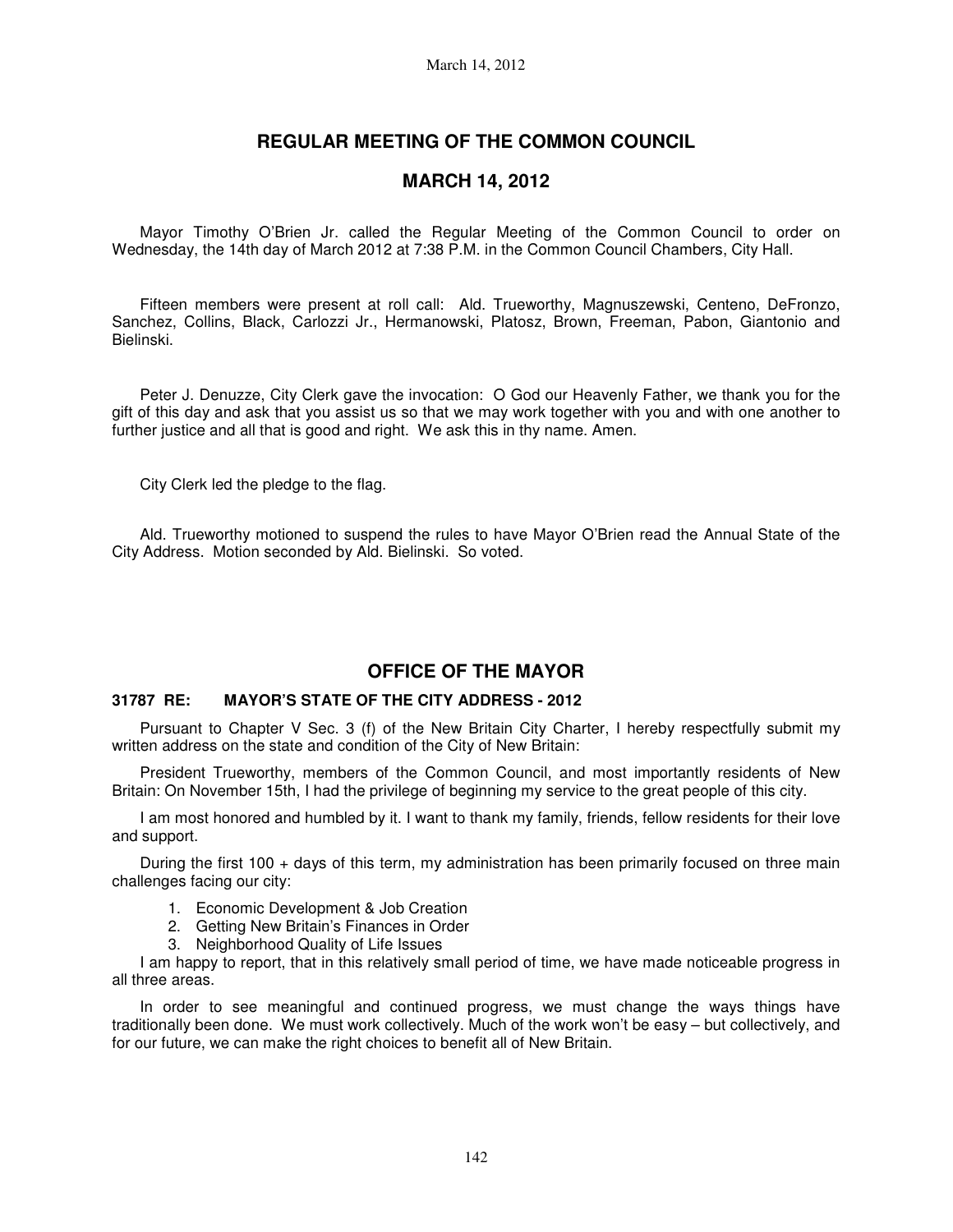But first, let me please refer back to my inaugural address this past November. I pledged to conduct the business of the city in a more open and transparent manner, and to take immediate action when needed, to move New Britain forward.

I promised to be open and honest with the public about the condition of the city, as our citizens expect and deserve nothing less.

In less than one week from taking the oath for the current term I received a report from the City's Finance Department showing the city's finances were considerably worse than had been previously disclosed to the public and the Common Council. We were facing the largest deficit the City of New Britain had ever seen.

The deficit was approximately \$11.5 million for the current budget year  $-$  a particularly daunting figure, when considering almost half the budget year had already passed, limiting our ability to achieve savings through structural changes or traditional cuts and transfers. That is why, immediately upon learning the true financial condition of the city, I disclosed the deficit to the public, and ordered an immediate audit of the city's books by an outside independent auditing firm.

The findings of the audit confirmed the severity of our deficit, but more importantly, found approximately \$1 million, that had not been otherwise identified, in potential savings. The City of New Britain had not had an audit of this nature conducted in many years. City finances lacked transparency – and frankly, it finally caught up with us.

Members of this Common Council and I all understood, prior to being sworn in, that the economy was difficult, and that we would need to roll up our sleeves. My administration came into office prepared for the worst, but hoping for the best. This is why, even before taking office, I announced a hiring freeze and then soon announced I would be creating the Financial Review Task Force.

The significant financial challenges we had when we began – the deficit, the costs of constructing the new police station, the failure of the negotiated union contracts and early retirement plans to achieve millions in savings as promised – have shaped many of the decisions we have had to make in these first few months.

I have worked very hard to avoid criticizing the prior administration, while honoring many of its decisions, because I think the people of our city deserve to have a mayor who looks forward to building a better future without lingering on problems of the past. That is the Mayor that I want to be. That is the Mayor I will be.

But the people of New Britain also deserve the truth. And the truth is that the prior administration left our city with a terrible deficit - an irresponsibly large deficit. A deficit that will carry into every budget, throughout every year, until we fix it.

This is not rocket science. The prior administration committed our city to a level of spending that exceeded revenues to pay for it, and then left it to the future to pay the bill. And, guess what? We're that future.

Lest there be any doubt about the origin of this problem. Moody's, one of the big 3 municipal government rating agencies themselves, in their recent credit rating of our city, noted that this problem exists because of the budget policies created under the prior administration.

Now, some would still prefer to pretend that that deficit doesn't exist. But pretending that the deficit didn't exist, as it was growing, by the prior administration and its closest supporters is exactly how our city plunged into this terrible mess. My administration will be honest with the taxpayers of New Britain and we must not repeat mistakes made in the past.

I remain willing to reach across the aisle to find common sense solutions. The deficit is not just a problem for democrats. It is a problem for republicans, unaffiliated's - all the people of our city. We have some tough decisions to make ahead about what we can afford to do - and what we can't afford to do. The good people of our city do not deserve to be put in this position, but here we are. We must put aside party differences and come to the serious decisions necessary to move our city forward to prosperity and balanced budgets.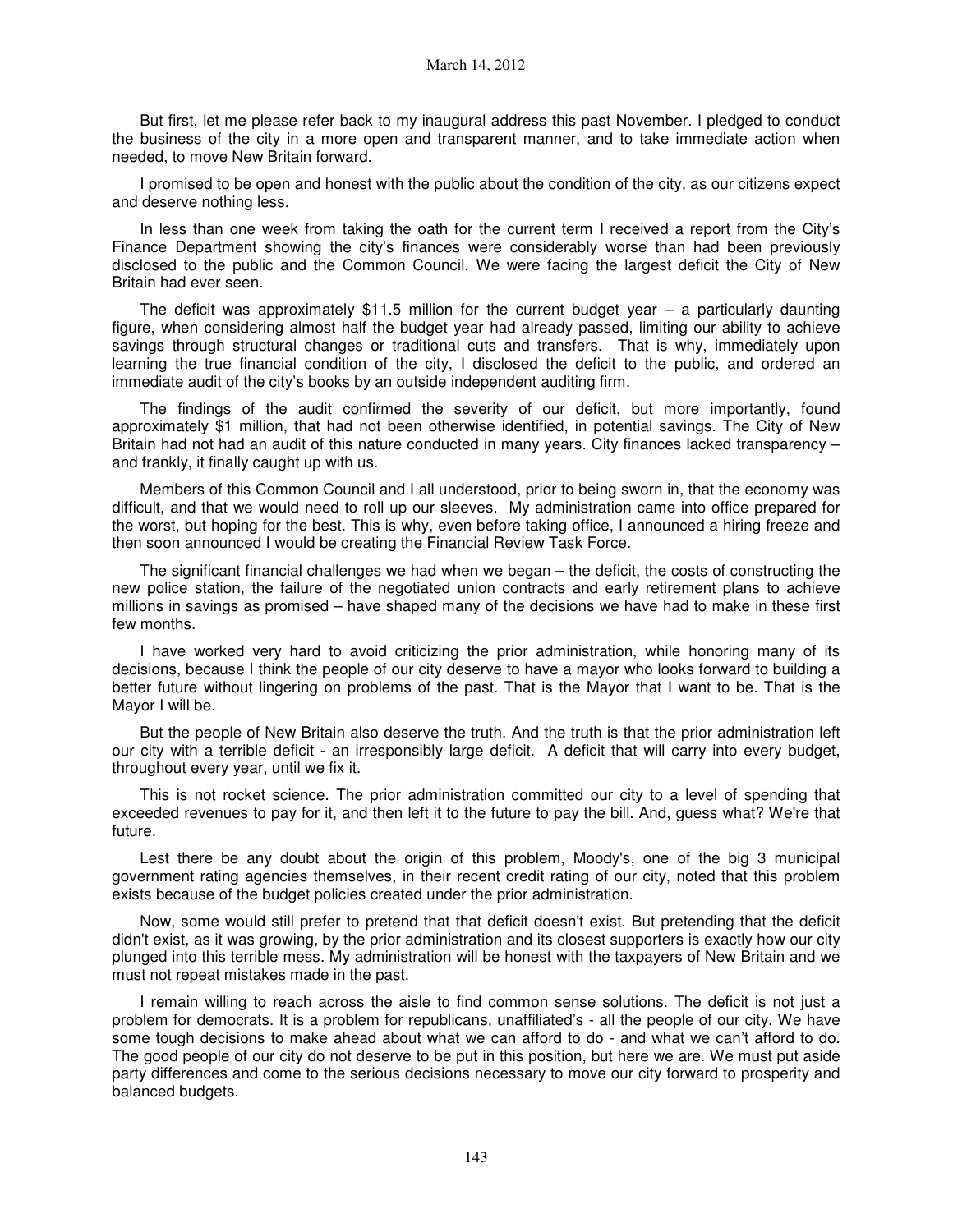We have already begun to do just that. The budget balancing plan that I proposed and we approved together, is precisely what allowed our city to obtain a new A1 rating from Moody's, despite the budget problems we inherited. Our swift action is exactly what prevented a downgrade and won us our A1 rating. We should be proud of that.

We have closed the deficit without cutting services or raising taxes. We secured finances so that one of the city's most expensive construction projects, the new police station, wouldn't come to a grinding halt. Right now, our budget is balanced for this fiscal year, and our police station is on track to soon being finished.

But we're not out of the woods yet - not even close. There's much more work yet to be done. We can say, though, that because of our actions over the past few months, we are headed in the right direction. Yes, we have difficult decisions ahead of us. Some of these decisions may not be popular – but we have to change the way we do business.

We are now currently in the process of creating next years budget. Let me be direct and clear: we will not raise property taxes to balance this budget.

Often, elected officials look at just two approaches to balancing a budget - raising taxes and cutting services. A third approach does exist– and I believe it to be a smarter one, to look to first, during tough times like these.

My administration plans to reduce the costs of government through consolidations and increased efficiencies while focusing on the long term benefits of growing our economy and growing jobs. We must acknowledge the fact that our homeowners cannot currently afford another increase in property taxes this year. Instead, we need change within city hall.

I will be asking the Common Council to make very significant changes to the structure of city government, with fewer, leaner, and more focused departments. And we will have tough decisions about the services we can afford and prioritize. More importantly, we need to move New Britain forward by aggressively pursuing economic development opportunities.

My number one job as Mayor is job creation for the people of our city.

We're at a unique place in our country's history. Many signs point to the future growth of high skill, high value-added manufacturing jobs. Manufacturing has already begun its return to the country – and New Britain is well positioned for these jobs - but only if we follow the right course.

First and foremost, we must increase the number of highly-skilled manufacturing workers to do the jobs that are going to be the lifeblood of the city's future economy. This is why I have initiated planning, to set in motion, a training system for the next generation of workers, as well as incumbent workers. We must also think and plan strategically about things like energy and communications to make our city more competitive.

This kind of training is necessary to insure the next generation has the opportunities to, and is qualified for the high skilled, high paid jobs. Doing this, will make New Britain an attractive place for businesses and manufacturers to locate, grow and prosper. If we act strategically, and if we act now, we can get New Britain ahead of the curve.

We must ask ourselves with every action and vote we take – how will this help New Britain grow economically? How will this help grow jobs? How will this raise the quality of life in our neighborhoods?

Currently, I am working on a number of exciting business prospects for the city. If they come to fruition – and I'm working hard to ensure they will – they will represent major advancements for our city.

In the past couple of weeks, we've seen two new restaurants open downtown, and just this week I cut the ribbon in celebration of the expansion of HSB Aircraft Components. We're seeing renewed energy for the arts – and we're securing funds to back up our community's enthusiasm. In the last three months, New Britain's arts and culture programs have attracted approximately \$250,000 in new funds. The arts should, and will, play an integral role in building a more vibrant downtown.

But these accomplishments alone are not enough. It's not enough for us to just simply grow the grand list. We cannot continue to repeat the same actions within the walls of city hall and hope for a better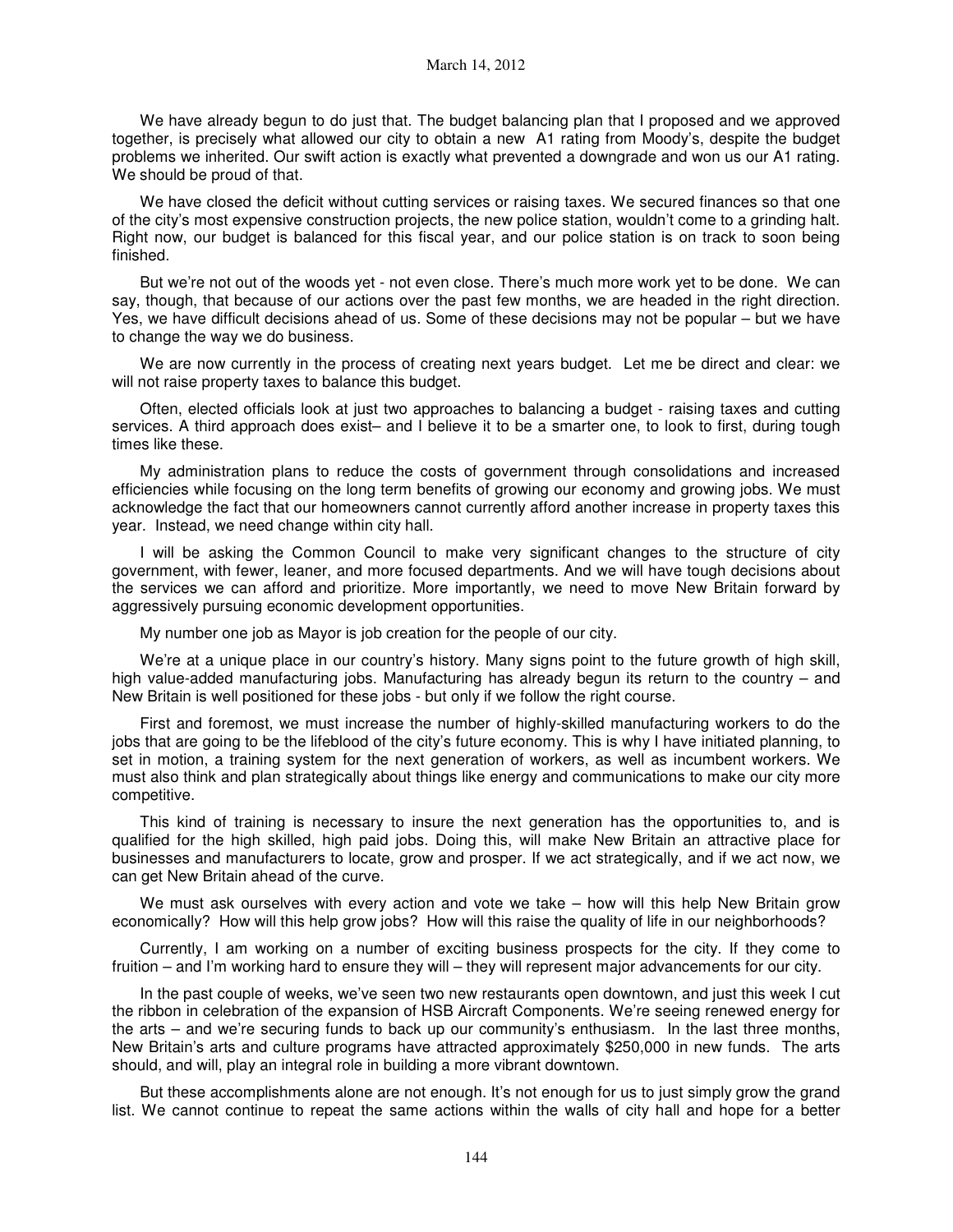result. When looking for areas to save money, increase efficiencies, and eliminate redundancies, we at city hall must be willing to look in the mirror.

I have been shocked by some of the spectacular inefficiencies and redundancies in certain operations of city hall. In some departments, we still have paper rather than electronic record keeping, which not only wastes money and staff time, but makes difficulties in serving the public.

Multiple economic agencies are doing important, but often duplicated work, from separate silos. That's why my first Executive Order created the Economic Development Administration, or EDA. This Executive Order begins to lay the groundwork to consolidate these silos, reducing redundancy, and better equipping us to coordinate, plan and implement the city's economic development strategy.

Our challenge as elected officials during tough times is addressing what needs to be fixed now, while simultaneously focusing on the long term needs which will benefit New Britain into the future. Of course, as we look forward to building a brighter future for our city, the thing that is and must be front-and-center is education.

Quality education is at the core of a successful future economy for our city. For future workers, it means having skills to do the jobs that pay enough to lift families into the middle class. For our city, it means having a workforce that makes our community an attractive place to locate or expand a business and create jobs.

Quality education is a moral imperative - the moral question of whether the kids growing up in our city deserve the same shot in life as youngsters growing up in more affluent communities.

Certainly, one of the challenges we have in our city is that politicians from affluent communities typically do not ask their more affluent constituents to meet the moral imperative to do right by children in New Britain and other communities like ours. It is heartbreaking to see wealthier communities able to provide for their school budgets more than we, in New Britain, have the income to provide for children here.

But, this, and other challenges we face, should not be treated as reasons why we cannot do all we can to provide a quality and decent education for our city's kids. Excuses do not increase the quality of education. And children do not benefit when adults' discussion in our city around education focus on finding fault with other members of our own community. Some may blame teachers, others may blame parents, others may blame administrators, and some even blame the kids.

But none of the blame helps the kids.

We must stop looking for someone to blame, and stop making excuses, and start thinking about how we are going to move things forward - how we are going to do everything we can, with the resources we have, to ensure a bright future for the children - our future generations.

That, most certainly, means that education must be treated as a higher priority in our own city budget than it has been. And, likewise, this means that our city government, you and I, must not consider education to be outside of our responsibility. We must treat the quality of our schools as one of our topmost priorities. The people of our city expect that all of our city's elected officials will share in that responsibility.

And, while we increase the priority of education in the city budget, we must also act on the reality that the quality of learning is as much affected by the experiences of children outside of the schools as in. That is why I am working with our city's legislative delegation on new state-local joint policies designed to work in the community to improve lives and learning experiences for young people by helping to strengthen neighborhoods, families and individuals. Improving the quality of life in our community, and for families, improves the quality of education, and it is something my administration is already working to achieve.

The bottom line is that, for the good of our city's kids, we have to sweep away partisanship and bureaucratic silos, and act, together, the adults of our community, for the good of the precious young ones who are our future. And we cannot use the financial condition of the city as an excuse for inaction.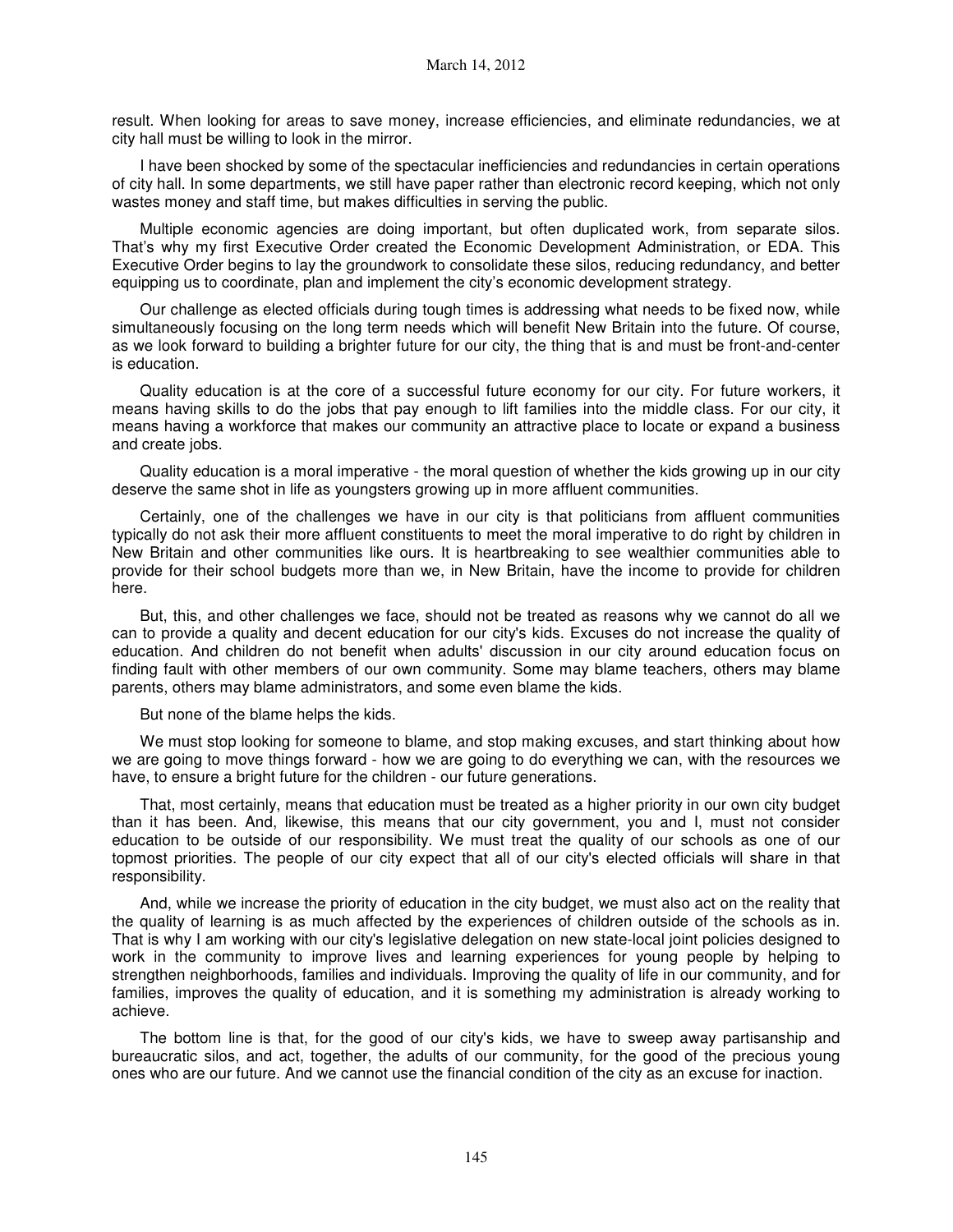Despite the financial challenges we faced when assuming office, we have already been able to tackle and address major quality of life issues such as moving forward with the process of putting additional police officers on the streets and finding the money to make that possible, and revamping our blight codes.

For too long, owners of slum housing and other irresponsible absentee property owners have brought down the quality of life in whole neighborhoods with their neglect and bad management. Their actions – and inactions - have harmed everyone, hurting people of meager means who live in slum housing, hurting the neighborhoods, hurting the business community, and hurting our tax base.

My anti-blight proposal, which passed the Common Council, represents a comprehensive effort to hold the most abusive owners of blighted properties accountable, while allowing the City to levy large fines against the most severe blighted buildings. The new tools in our anti-blight codes allow us to take strong actions against negligent absentee property owners, including and up to taking possession of the most severe blighted properties. And we are already seeing the benefits of our new anti-blight law.

We all understand it takes more than a strong ordinance to fight blight  $-$  it takes political will  $$ enforcement, and it takes persistence. I refuse to back down from this fight. There is too much at stake.

My friends, our collective efforts thus far, have already produced positive results and I thank the Common Council for their efforts and their collaboration.

Tonight, I say to you, the State of the City of New Britain is one of renewal – and through continued collaboration and perseverance; we will make the future of New Britain brighter for everyone.

God Bless you, God Bless the City of New Britain!

Ald. Trueworthy moved that the Council return to regular order of business, seconded by Ald. Bielinski. So voted.

Ald. Bielinski moved to amend the agenda by adding substitute items #31777 (3) and #31785 (11) and by adding a new item #31793 (13). Motion seconded by Ald. Trueworthy. Roll call vote – all members present voted in favor.

Ald. Bielinski moved to accept and adopt the minutes of the Regular Meetings of February 8, 2012 and February 22, 2012 and the Special Meetings of February 8, 2012 and February 16, 2012. Motion seconded by Ald. Trueworthy. So voted.

## **PETITIONS**

- **31788 ALD. COLLINS FOR NOTIFYING THE HOMEOWNER OF 25 WILLIAMS STREET TO CLEAN UP THE PROPERTY. TRASH AND OLD FURNITURE HAVE BEEN SITTING THERE FOR MONTHS. REFERRED TO THE BOARD OF HEALTH COMMISSIONERS AND DEPT. OF LICENSES, PERMITS & INSPECTIONS.**
- **31789 ALD. PLATOSZ FOR INSTALLATION OF A STREET LIGHT ON STEWART STREET BEHIND PROPERTY LOCATED AT 444 ALLEN STREET. REFERRED TO THE DEPARTMENT OF PUBLIC WORKS.**
- **31790 ALD. GIANTONIO FOR INSTALLATION OF "NO TRUCKS" SIGNS AT THE LOWER AND UPPER ENTRANCES TO RUSSWIN ROAD. REFERRED TO THE BOARD OF POLICE COMMISSIONERS.**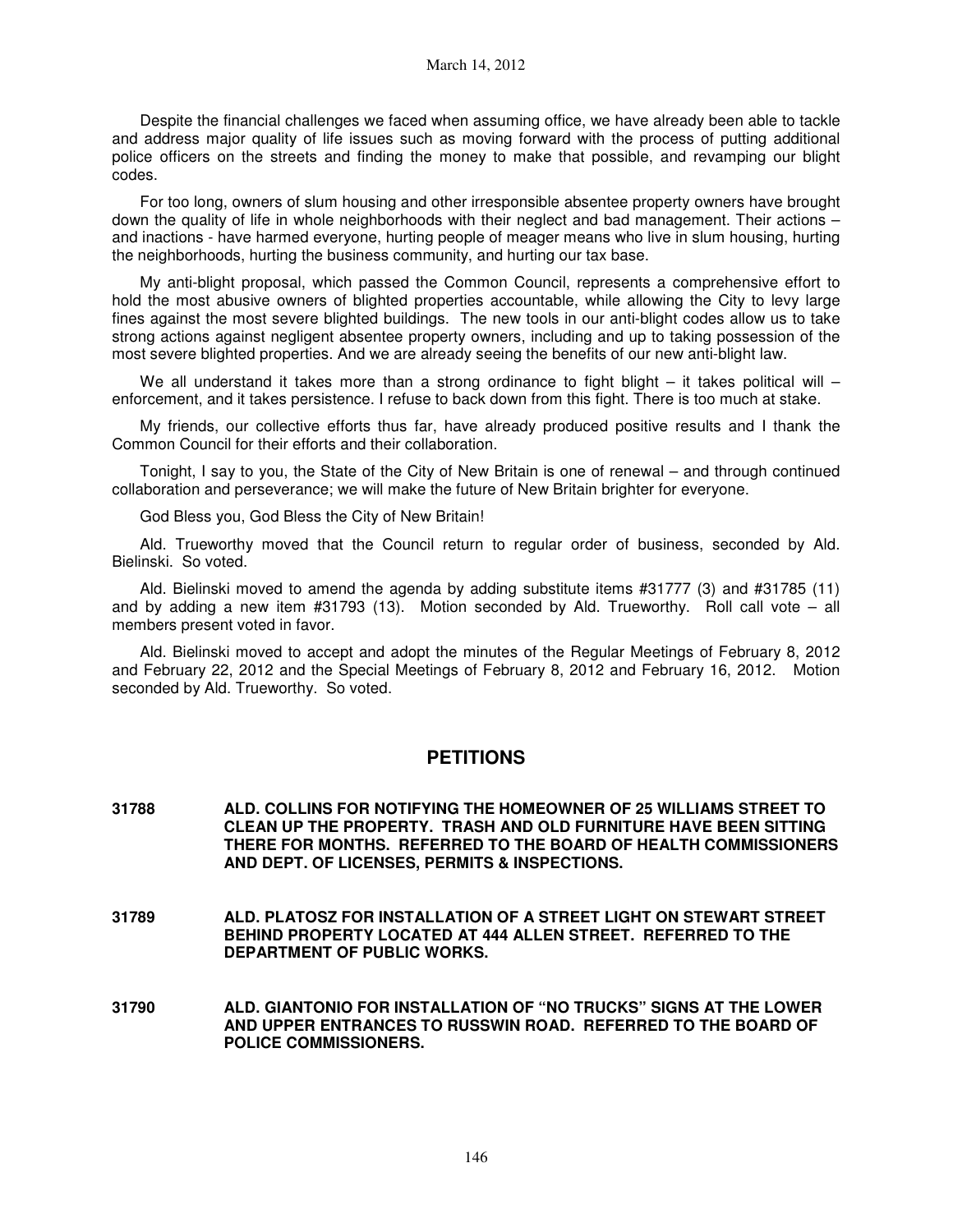#### **31791 ALD. COLLINS FOR INVESTIGATING EXCESSIVE SPEEDING AND DRAG RACING ON LINCOLN STREET AND INSTALLATION OF A "STOP" SIGN AT THE INTERSECTION OF LINCOLN STREET AND GARDEN STREET. REFERRED TO THE BOARD OF POLICE COMMISSIONERS.**

**31792 ALD. TRUEWORTHY AND BLACK FOR ALLOWING PARKING ON THE WEST SIDE OF MAIN STREET BETWEEN COLUMBUS BLVD. AND EAST MAIN STREET. REFERRED TO THE BOARD OF POLICE COMMISSIONERS.** 

Ald. Bielinski moved to adopt the Consent Agenda, seconded by Ald. Trueworthy. Roll call vote – all members present voted in favor. Consent agenda approved by Mayor Timothy O'Brien Jr.

# **CONSENT AGENDA**

## **CITY CLERK**

#### **31767 RE: CLAIMS FOR INJURIES AND/OR PROPERTY DAMAGE**

To His Honor, the Mayor, and the Common Council of the City of New Britain: the undersigned beg leave to report the following:

#### CLAIMANTS NAME

• Lewis, Kenneth W.

Peter J. Denuzze City Clerk

## **OFFICE OF CORPORATION COUNSEL**

#### **31768 RE: ROSARIO FLORES V. CITY OF NEW BRITAIN**

To His Honor, the Mayor, and the Common Council of the City of New Britain: the undersigned beg leave to report the following:

RESOLVED, By the Common Council of the City of New Britain that the sum of EIGHT THOUSAND EIGHT HUNDRED DOLLARS (\$8,800.00) be paid to ROSARIO FLORES and JOHN PIRINA, ESQ., her attorney, of LAW OFFICES OF ARNALDO J. SIERRA, LLC and in full settlement of her suit against the City of New Britain for an amount within the jurisdiction of the Court now pending in Superior Court, Judicial District of New Britain, at New Britain, for bodily injuries she sustained on April 7, 2008 when she ran into and over two potholes suffering bodily injuries and property damage. She sustained a 3% permanent partial disability to her cervical and lumbar spine. Her medical costs were \$5,922.00 and property damage of \$2,125.00.

This recommendation is made upon the advice of City Attorney Irena J. Urbaniak, after two settlement discussions between Judge Shaunessy and Judge Shortall, City Attorney Irena J. Urbaniak and John Pirina, Esq., with the approval and consent of John C. King, Esq.

This suit is to be withdrawn by the plaintiff without costs to the City of New Britain and settlement is to be made without admission of any liability.

> Irena J. Urbaniak City Attorney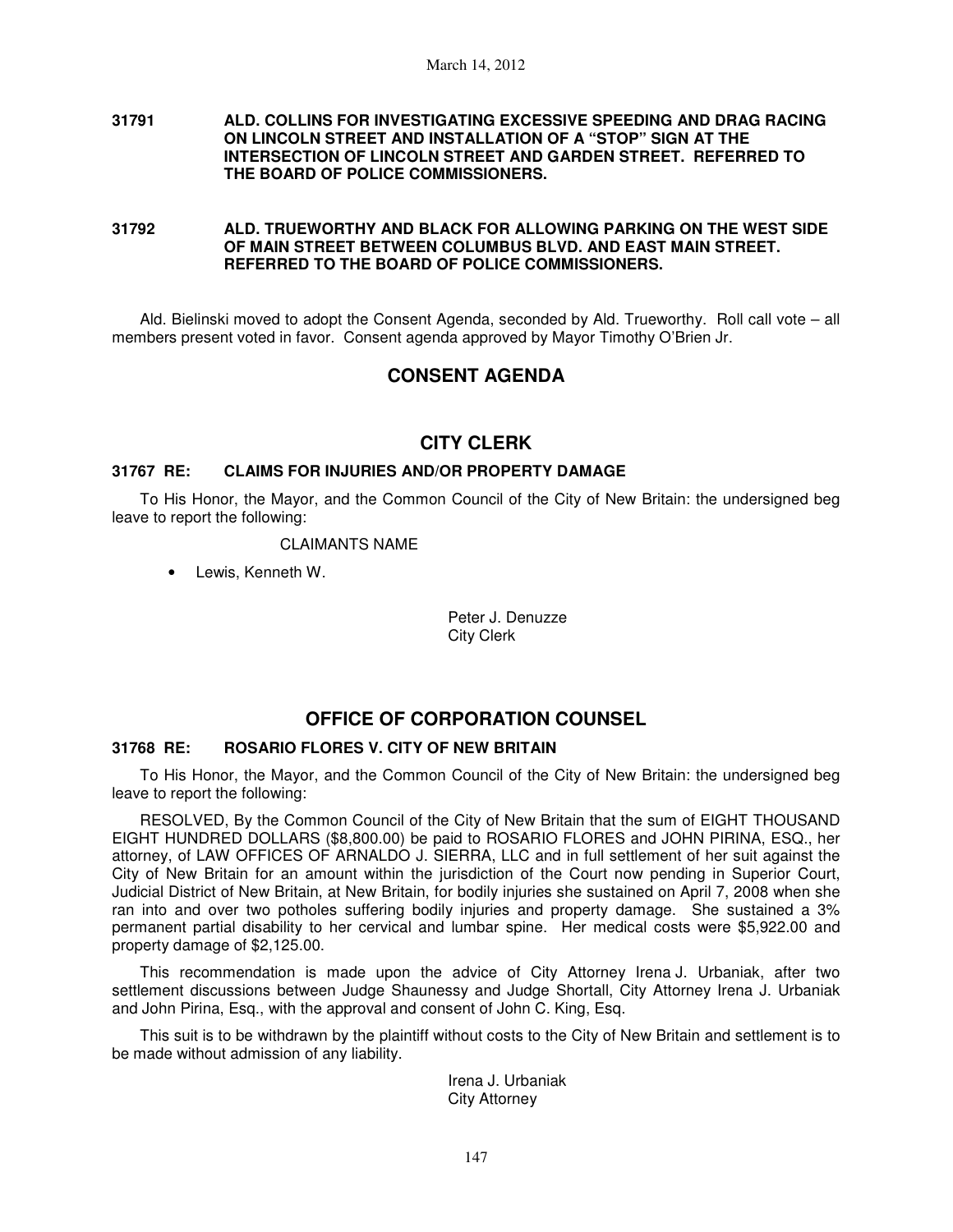# **FINANCE DEPARTMENT**

#### **31769 RE: LINE ITEM TRANSFERS WITHIN A DEPARTMENT'S BUDGET FOR THE PERIOD JAN.18, 2012 THROUGH MAR. 6, 2012**

To His Honor, the Mayor, and the Common Council of the City of New Britain: the undersigned beg leave to report the following:

In accordance with the city of New Britain ordinance of Article VII – Finance, Section 2-494(c), the following departments have transferred monies from one line item to another within their departmental budget (total department budget has not changed). Each transfer will be continuously numbered from month to month throughout the fiscal year. This report represents the transfers executed by the mayor in accordance with the aforementioned ordinance for the period ending March 6, 2012

| 12. Department:           | <b>Property Management</b>    |                                                                       |
|---------------------------|-------------------------------|-----------------------------------------------------------------------|
| From:                     | 001316002-5410                | (Telephone)                                                           |
| To:                       | 001316008-5436                | (Equipment, Maintenance & Repairs)                                    |
| Amount:                   | \$1,200,00                    |                                                                       |
| <b>Brief Description:</b> |                               | Funds needed to pay State of CT Elevator Renewal invoice for the five |
|                           | Blogoslawski Garage elevators |                                                                       |

Robert Curry Finance Director

# **PURCHASING DEPARTMENT**

#### **31770 RE: ON-CALL ENGINEERING SERVICES-BAND SHELL RENOVATIONS AT WALNUT HILL PARK**

To His Honor, the Mayor, and the Common Council of the City of New Britain: the undersigned beg leave to report the following:

The following on-call engineering project has been requisitioned following the award by the Common Council for on-call engineering contracts, Bid #3620, approved at its Regular Meeting of October 26, 2011.

| Project Name: | Band Shell Renovations at Walnut Hill Park                  |
|---------------|-------------------------------------------------------------|
| Vendor:       | Kaestle Boos                                                |
| Amount:       | \$18,000.00                                                 |
| Line Items:   | 283420111-5331, Recreation Donations, Professional Services |
| Requested By: | Park and Recreation Department                              |

Scope: Kaestle Boos will conduct an on-site inspection of the Band Shell to determine its condition. This will enable them to prepare schematic plans depicting proposed repairs, renovations and costs. They will then meet with the Parks and Recreation Department to discuss their site inspection results. Kaestle Boos will then be able to develop specifications and engineering prints for this project so it can be put out to bid. They will attend any meeting that may be held and any answer questions during the bidding process. Once the bids are received, Kaestle Boos will review the bids submitted to ensure compliance with the bid specifications. Once the project has been awarded, Kaestle Boos will conduct, meetings with the contractor awarded the bid in addition to on-site visits, to assure that the project meets specifications.

> Jack Pieper Purchasing Agent

### **31771 RE: COOPERATIVE PURCHASING SWAT OPERATIONS TRAILER – POLICE DEPT.**

To His Honor, the Mayor, and the Common Council of the City of New Britain: the undersigned beg leave to report the following: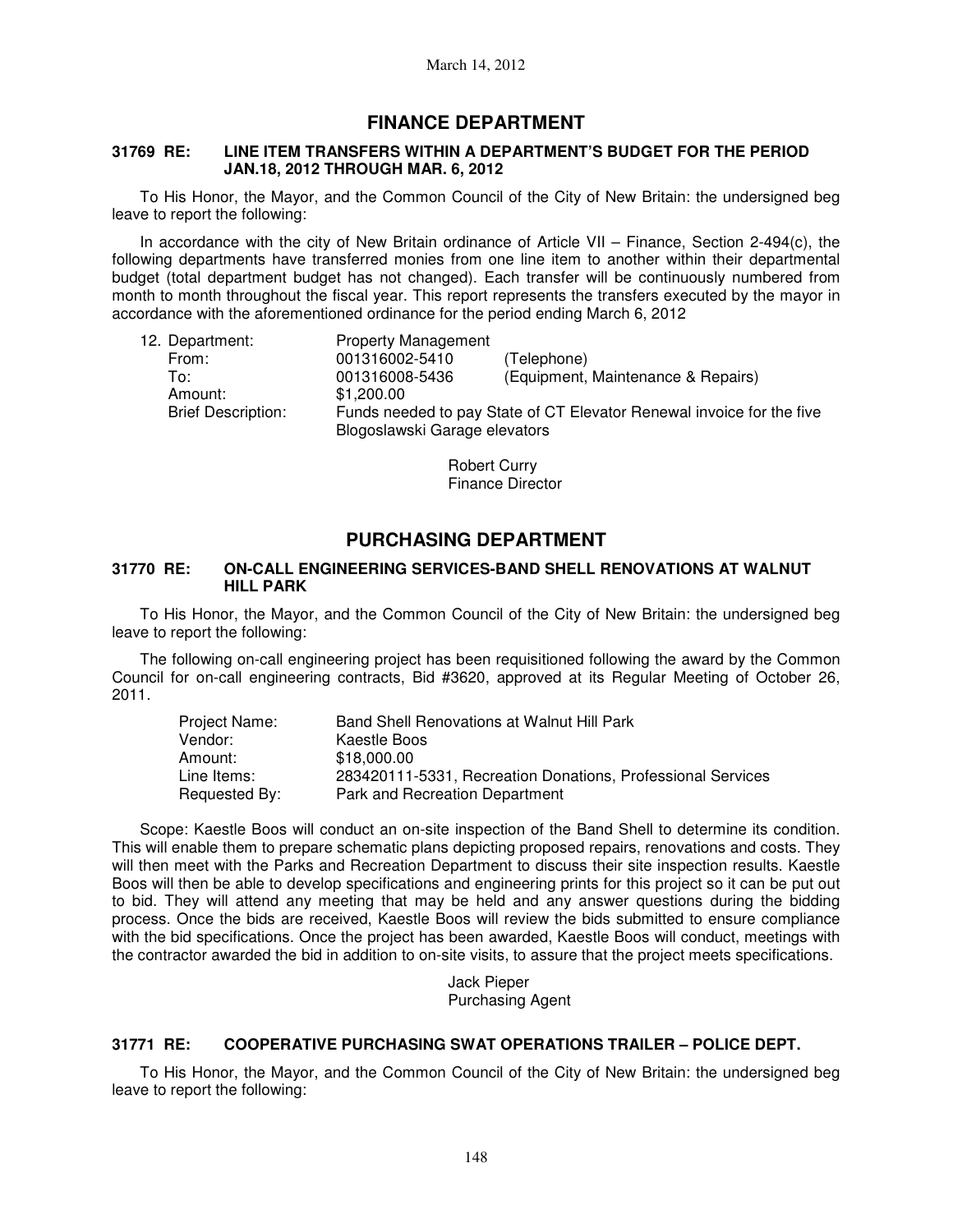In accordance with City Code of Ordinances, Chapter 2, Article VIII, Division 1, Section 2-538 (a), a purchase order was requested by the New Britain Police Department for the following under the Federal Government's GSA Cooperative Purchasing Plan:

| <b>Supplier</b>             | Item<br>$\sim$ $\sim$          | <b>Price</b> |
|-----------------------------|--------------------------------|--------------|
| Consolidated Trailers, Inc. | <b>SWAT Operations Trailer</b> | \$48,798,00  |
| Baltimore MD.               |                                |              |

The New Britain Police Department requested a purchase order for the purchase of a SWAT Operations Trailer utilizing the Federal Government's contract award GS-30F-0025R. The SWAT Team has grown in size and has acquired many new state of the art pieces of equipment. This new trailer will enable the Police Department's SWAT Team to store all of the necessary equipment within the trailer in a "ready mode" to respond immediately to life threatening incidents. The trailer is self-contained with heat, air conditioning, bathroom, power generator and an integrated communications systems. The SWAT Team commander will have a work area to supervise the operations and be able to monitor the Crisis Negotiation Team's progress to be in the position to make tactical decisions based on most complete and up-to the minute information available with the new integrated communications systems.. This new trailer will replace a current operations vehicle that is over twenty (20) years old. The cost of the new SWAT Operations Trailer is being paid for by the Federal Government Grant Funds. Police Department Administration requested that the expense for this purchase be taken from their account number, 289211128-5740, Asset Forfeiture Federal, Other Miscellaneous Equipment.

RESOLVED: That the Purchasing Agent is hereby authorized to issue a purchase order for \$48,798.00 to Consolidated Trailers, Inc of Baltimore MD for the purchase of a SWAT Operations Trailer for the New Britain Police Department utilizing the Federal Government's GSA Cooperative Purchasing Plan, Contract Award #GS-30F-0025R.

> Jack Pieper Purchasing Agent

#### **31772 RE: PURCHASE OF REFURBISHED LAPTOP COMPUTERS FOR THE POLICE DEPARTMENT**

To His Honor, the Mayor, and the Common Council of the City of New Britain: the undersigned beg leave to report the following:

In accordance with City Code of Ordinances, Chapter 2, Article VIII, Division 1, Section 2-538 (a), a purchase order was requested by the New Britain Police Department for the purchase of two (2) Refurbished Laptop Computers.

| Supplier                     | Item                                                                  | Quantity | Unit Price |
|------------------------------|-----------------------------------------------------------------------|----------|------------|
| Telrepco<br>Wallingford, CT. | Refurbished Panasonic<br>CF-31AT Toughbook<br><b>Laptop Computers</b> |          | \$3,170.00 |
|                              |                                                                       | Total:   | \$6,340.00 |

The New Britain Police Department requested a purchase order for the purchase of two (2) refurbished Panasonic CF-31AT Toughbook Laptop Computers. The Panasonic CF-31AT Toughbook Laptops are totally compatible with the mounts in the Police Cruisers, adaption kits, accessory kits and modems that the Police Department is currently utilizing. Telrepco is the sole source supplier for Panasonic in the area and they also have a Federal Government's GSA Contract, Award # GS-35F-0143R. The Purchasing Agent has verified and reviewed documentation sent by Telrepco stating that they are a sole source dealer for Panasonic and have a Federal Government's GSA Contract. Bid solicitation for the purchase of the Refurbished Panasonic CF-31AT Toughbook Laptop Computers would not be beneficial to the City. The money to pay for these laptops was obtained from a grant from the U.S Department of Justice for the Project Safe Neighborhoods that was approved by the Common Council on February 8, 2012, Resolution number 31755. Funds are available within the New Britain Police Department's special revenue account number, 217211136-5740 Equipment.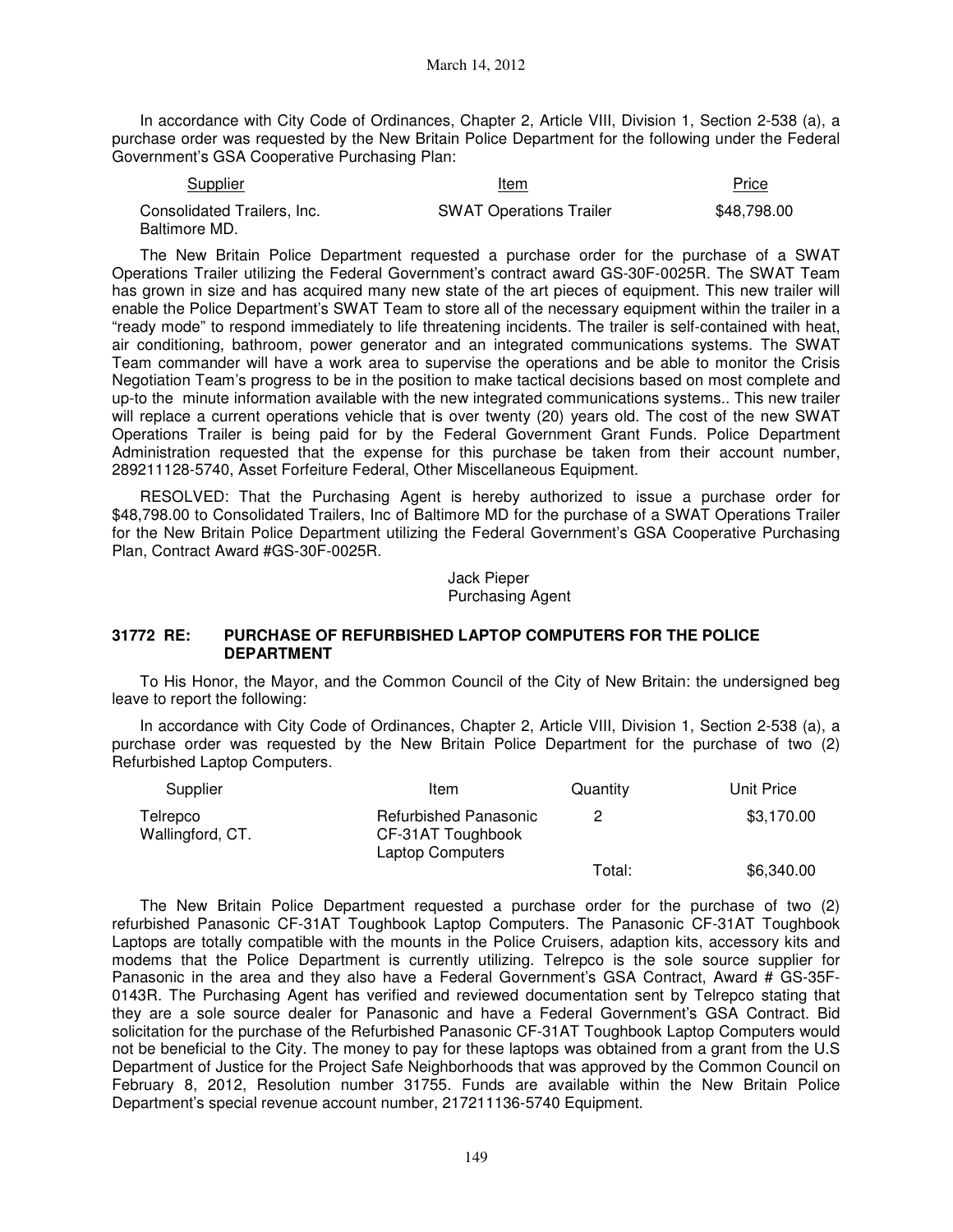March 14, 2012

RESOLVED: That the Purchasing Agent is hereby authorized to issue a purchase order for \$6,340.00 to Telrepco of Wallingford, CT for the purchase of two (2) Refurbished Panasonic C-31AT Toughbook Laptop Computers for the New Britain Police Department.

> Jack Pieper Purchasing Agent

#### **31773 RE: PURCHASE OF LIVE DIGITAL SCHOOL BUS VIOLATIONS DETECTION MONITORING SERVICES FROM SMART BUS LIVE – BOARD EDUCATION & POLICE DEPT.**

To His Honor, the Mayor, and the Common Council of the City of New Britain: the undersigned beg leave to report the following:

In accordance with City Code of Ordinances, Chapter 2, Article VIII, Division 1, Section 2-541 a purchase order has been requested by the Finance Department to pay monthly Smart Bus Live invoices for the Board of Education.

| Supplier       | Services                                    |
|----------------|---------------------------------------------|
| Smart Bus Live | Live Digital School Bus Violation Detection |
| Fairfield, CT. | <b>Monitoring System Services</b>           |

Smart Bus Live was the sole source supplier of the Live Digital School Bus Violation Detection Monitoring System when the contract was signed by the Board of Education and Police Department. The contract is for four (4) years. Smart Bus Live outfitted three (3) school buses with the live digital video violation detection monitoring system in December of 2011. Per Public Act, number 11-255 of the CT General Assembly, operators of motor vehicles who do not stop when approaching a registered school bus will be fined for this offense. The State of Connecticut will keep some of the fines that they collect for this violation and give the remainder to the City where the violation occurred on a quarterly base. Per the signed contract, the City is required to give a percentage of the fines received from the State to Smart Bus Live. Smart Bus Live will be invoicing the City for this service. Money received from the State of Connecticut for the collection of the fines will be put into account number 001624007-4200, State of CT Grants, Infraction Distribution and the payment of the services provided by Smart Bus Live will be available in account number 001625101-5336, Administration and contingency, other Purchasing Services.

Resolved: that the Purchasing Agent is hereby authorized to issue a Purchase Order for each fiscal year for the term of the contract with Smart Bus Live to provide Live Digital School Bus Violation Detection Monitoring Services for the City's Board of Education and Police Departments

> Jack Pieper Purchasing Agent

### **31774 RE: EMERGENCY PURCHASE ORDER FOR FINANCIAL ASSESSMENT SERVICES**

To His Honor, the Mayor, and the Common Council of the City of New Britain: the undersigned beg leave to report the following:

In accordance with City Code of Ordinances, Chapter 2, Article VIII, Division V, Section 2-606a, an emergency purchase order was authorized by the Mayor and issued to the vendor listed below on January 4, 2012

| Supplier             | Item                        | Unit Price  |
|----------------------|-----------------------------|-------------|
| O'Connor Davis Munns | <b>Financial Assessment</b> | \$14,900.00 |
| & Dobbins, LLC       |                             |             |
| Stamford, CT.        |                             |             |

The Purchasing Agent reports that no formal bid solicitation and advertisement as outlined in the Purchasing Ordinances were made for this item. In accordance with Section 2-606b of the City Code of Ordinances, the Purchasing Agent reports: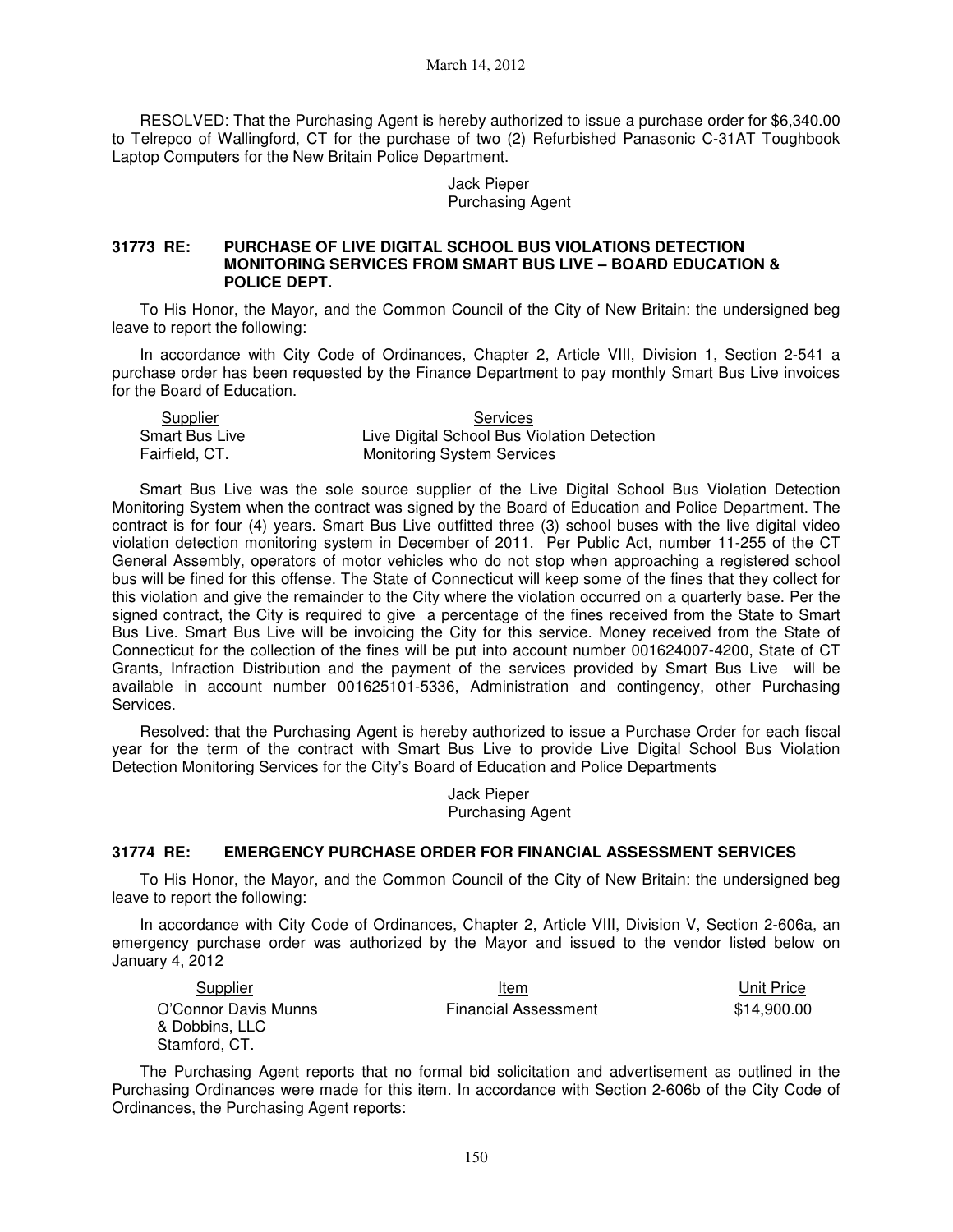An emergency purchase order was requested by the Mayor's Office for a Financial Assessment of the current budget. The Financial Assessment is a review of each department's budget of actual expenditures for the current fiscal year. The purpose is to get recommendations for cost saving measures in the current fiscal year and for the upcoming fiscal year. It is imperative that the audit process begin prior to the Mayor's 2012/2013 budget review and development. Funding for this Financial Assessment is in the Mayor' account number 001625101-5875, Admin and Contingency, Audit and Accounting Fees.

> Jack Pieper Purchasing Agent

# **BOARD OF POLICE COMMISSIONERS**

#### **31518-1 RE: INSTALLATION OF A "HANDICAP PARKING ONLY" SIGN IN FRONT OF 75-77 SEFTON DRIVE**

To His Honor, the Mayor, and the Common Council of the City of New Britain: the undersigned beg leave to report the following:

The Traffic Bureau supervisor and City Engineer reviewed this request to install a "Handicap Parking Only" sign in front of 75-77 Sefton Drive. They agree that erecting a sign by the City carries with it the requirement to make the area compliant with ADA Handicapped regulations. No wheelchair ramp or other such accessibility measures are in place at this address to assist physically challenged persons to safely enter and exit vehicles or the roadway. Their recommendation is to deny this petition.

The Board voted to deny this petition for a "Handicap Parking Only" sign in front of 75-77 Sefton Drive.

> Jack W. Ferguson II Clerk of the Board

### **31548-1 RE: INSTALLATION OF ADDITIONAL SPEED LIMIT SIGNS ON MCCLINTOCK STREET**

To His Honor, the Mayor, and the Common Council of the City of New Britain: the undersigned beg leave to report the following:

The Traffic Safety Bureau surveyed the area of McClintock Street between Blake Road and Eddy Glover Blvd, then contacted Public Works to add additional speed limit signage. Speed enforcement will increase at various times of the day as resources allow in an attempt to insure compliance with posted speed limits.

The Board voted to approve this request to install additional speed limit signs on McClintock Street.

Jack W. Ferguson II Clerk of the Board

#### **31550-1 RE: INSTALLATION OF PEDESTRIAN WALKWAY MARKINGS ON THE CORNERS OF CHAPMAN STREET AND LINDEN STREET**

To His Honor, the Mayor, and the Common Council of the City of New Britain: the undersigned beg leave to report the following:

The Traffic Safety Bureau surveyed the intersection of Chapman and Linden Streets and found "STOP" signs on all approaches. It is appropriate to have marked pedestrian crosswalks painted on the roadway. Public Works will install proper pavement markings per the Manual on Uniform Traffic Control Devices (MUTCD).

The Board voted to approve this request to install pedestrian walkway markings on the corners of Chapman Street and Linden Street.

> Jack W. Ferguson II Clerk of the Board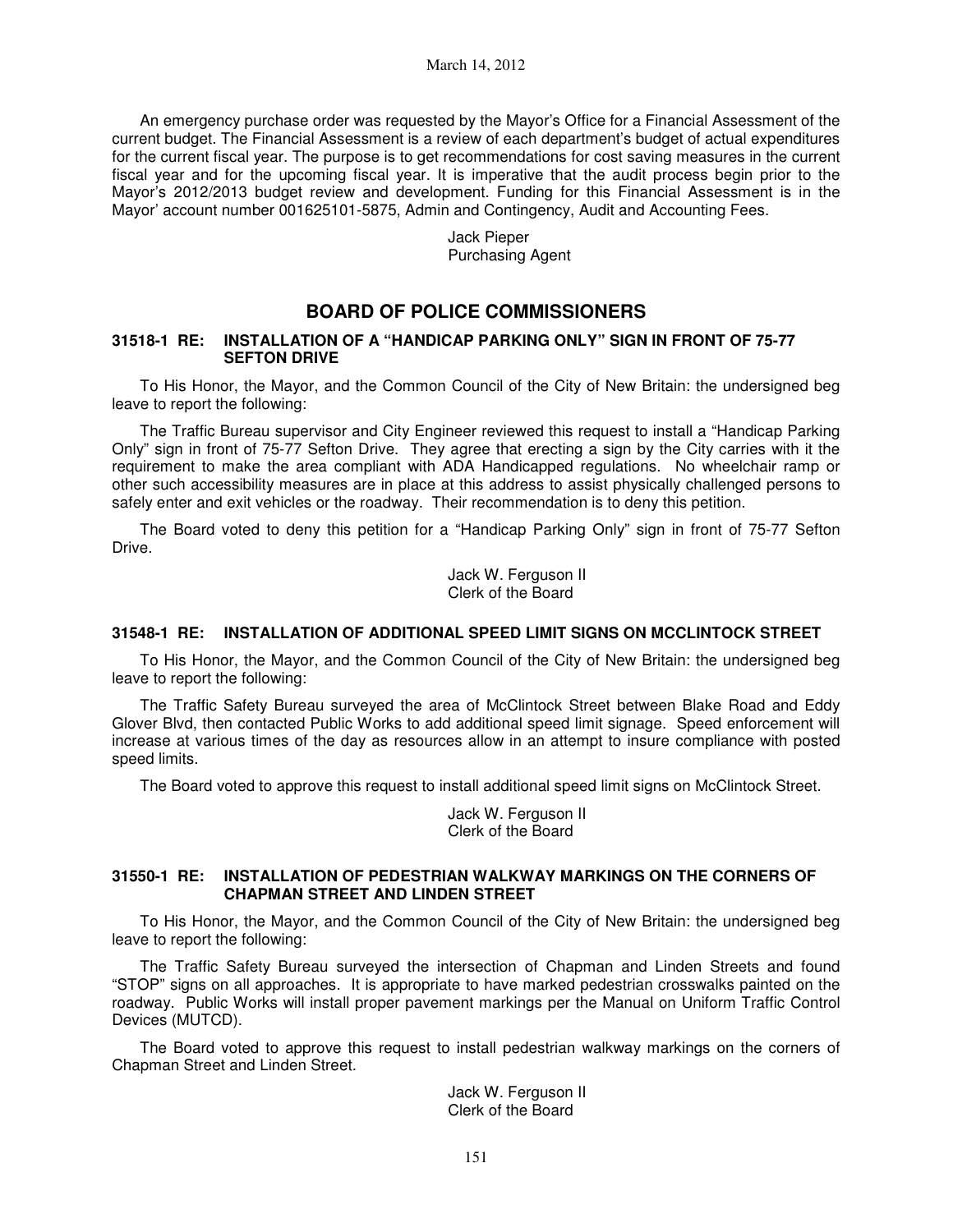#### **31621-1 RE: INSTALLATION OF "NO PARKING" SIGNS ON BOTH SIDES OF LEO STREET**

To His Honor, the Mayor, and the Common Council of the City of New Britain: the undersigned beg leave to report the following:

The Traffic Bureau supervisor surveyed the area of Leo Street in response to this request to change the parking regulations on Leo Street from Corbin Avenue to the dead end, eliminating on-street parking. He found that the roadway is of sufficient width to accommodate on-street parking on both sides of the roadway. A door to door survey of the residents shows that residents contacted generally favor no parking on the street. There is no traffic safety reason for limiting on-street parking.

The Board voted to approve this petition to install "No Parking" signs on both sides of Leo Street.

Jack W. Ferguson II Clerk of the Board

#### **31639-1 RE: INSTALLATION OF A "HANDICAP PARKING ONLY" SIGN IN FRONT OF 25 DOBEK ROAD**

To His Honor, the Mayor, and the Common Council of the City of New Britain: the undersigned beg leave to report the following:

The Traffic Bureau supervisor and City Engineer reviewed this request to install a "Handicap Parking Only" sign in front of 25 Dobek Road. They agree that erecting a sign by the City carries with it the requirement to make the area compliant with ADA Handicapped regulations. No wheelchair ramp or other such accessibility measures are in place at this address to assist physically challenged persons to safely enter and exit vehicles or the roadway. Their recommendation is to deny this petition.

The Board voted to deny this petition for a "Handicap Parking Only" sign in front of 25 Dobek Road.

Jack W. Ferguson II Clerk of the Board

#### **31714-1 RE: REMOVAL OF ALL "NO PARKING ANYTIME" ROAD SIGNS FROM THE EAST SIDE OF WESTERLY STREET**

To His Honor, the Mayor, and the Common Council of the City of New Britain: the undersigned beg leave to report the following:

The Traffic Bureau supervisor surveyed the area of this request to remove all "No Parking Any Time" signs in from the east side of Westerly Street. He found Westerly Street to be a low volume residential street with cars often parked on the west side of the street. Westerly Street is not of sufficient road width to allow parking on both sides of the street and still provide for two way traffic and access for emergency vehicles. The Acting City Engineer concurs. Their recommendation is to deny this petition.

The Board voted to deny this petition to remove all "No Parking Any Time" road signs from the east side of Westerly Street.

> Jack W. Ferguson II Clerk of the Board

#### **31737-1 RE: CLOSING THE EAST END OF LEO STREET**

To His Honor, the Mayor, and the Common Council of the City of New Britain: the undersigned beg leave to report the following:

The Traffic Bureau supervisor investigated the possibility of closing the east end of Leo Street. He found that Leo Street is a dead end street that terminates at a parking lot for the Mount Pleasant Housing Development. Leo Street is not a through street, but closure would prevent access to this parking lot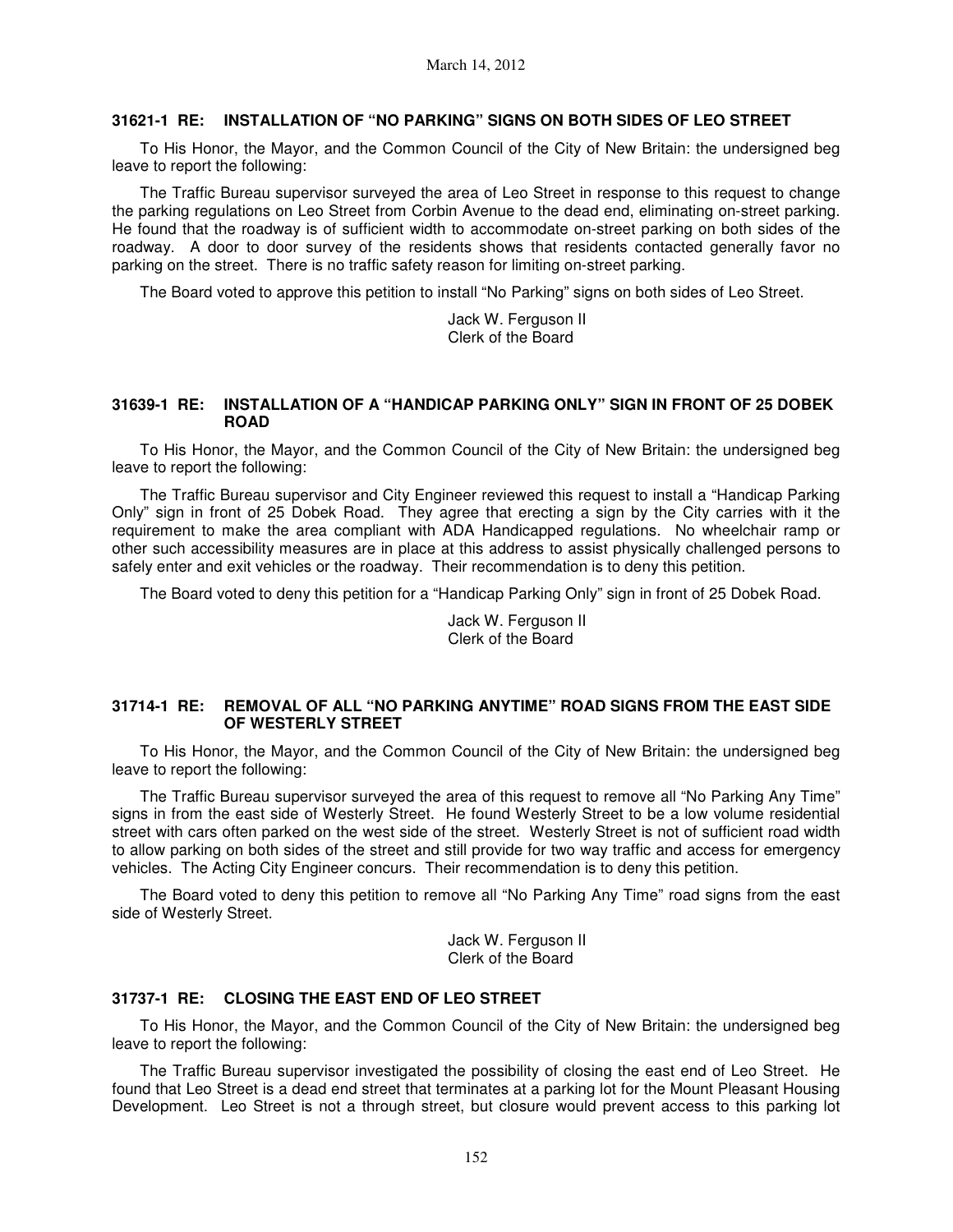March 14, 2012

which currently has no other entrance. It is the opinion of the Traffic Bureau supervisor that the Board does not have the authority to eliminate access to a private parking lot. His recommendation is to deny this petition.

The Board voted to deny this petition to close the east end of Leo Street.

Jack W. Ferguson II Clerk of the Board

#### **31739-1 RE: INSTALLATION OF "NO PARKING" SIGNS ON BOTH SIDES OF LEO STREET**

To His Honor, the Mayor, and the Common Council of the City of New Britain: the undersigned beg leave to report the following:

The Traffic Bureau supervisor surveyed the area of Leo Street in response to this request to change the parking regulations on Leo Street from Corbin Avenue to the dead end, eliminating on-street parking. He found that the roadway is of sufficient width to accommodate on-street parking on both sides of the roadway. A door to door survey of the residents shows that residents contacted generally favor no parking on the street. There is no traffic safety reason for limiting on-street parking.

The Board voted to approve this petition to install "No Parking" signs on both sides of Leo Street.

Jack W. Ferguson II Clerk of the Board

#### **31740-1 RE: INSTALLATION OF A "STOP" SIGN AT THE CORNER OF CHAPMAN STREET AND RHODES STREET**

To His Honor, the Mayor, and the Common Council of the City of New Britain: the undersigned beg leave to report the following:

The Traffic Bureau supervisor surveyed the intersection of Chapman Street and Rhodes Street. Currently, Rhodes Street is governed by stop signs for both eastbound and westbound traffic. Chapman Street is not controlled. Chapman Street is the major roadway, there are clear sightlines on Rhodes Street, stop signs cannot be used for speed control and a look at the accident history for the past three years shows three (3) accidents caused by drivers running the existing stop signs on Rhodes Street. It is the recommendation of the Traffic safety Bureau that this petition be denied.

The Board voted to deny this petition to place a "Stop" sign at the corner of Chapman Street and Rhodes Street.

> Jack W. Ferguson II Clerk of the Board

### **31758-1 RE: INCREASING POLICE PATROLS AT THE CORNER OF LINWOOD ST. AND SHUTTLE MEADOW AVE.**

To His Honor, the Mayor, and the Common Council of the City of New Britain: the undersigned beg leave to report the following:

The Traffic Bureau supervisor will have officers conduct stop sign and parking enforcement at various times of the day/day of the week as police resources allow in an attempt to increase compliance with the posted regulations.

The Board voted to accept this request to increase Police patrols at the corner of Linwood St. and Shuttle Meadow Avenue to increase compliance with posted regulations.

> Jack W. Ferguson II Clerk of the Board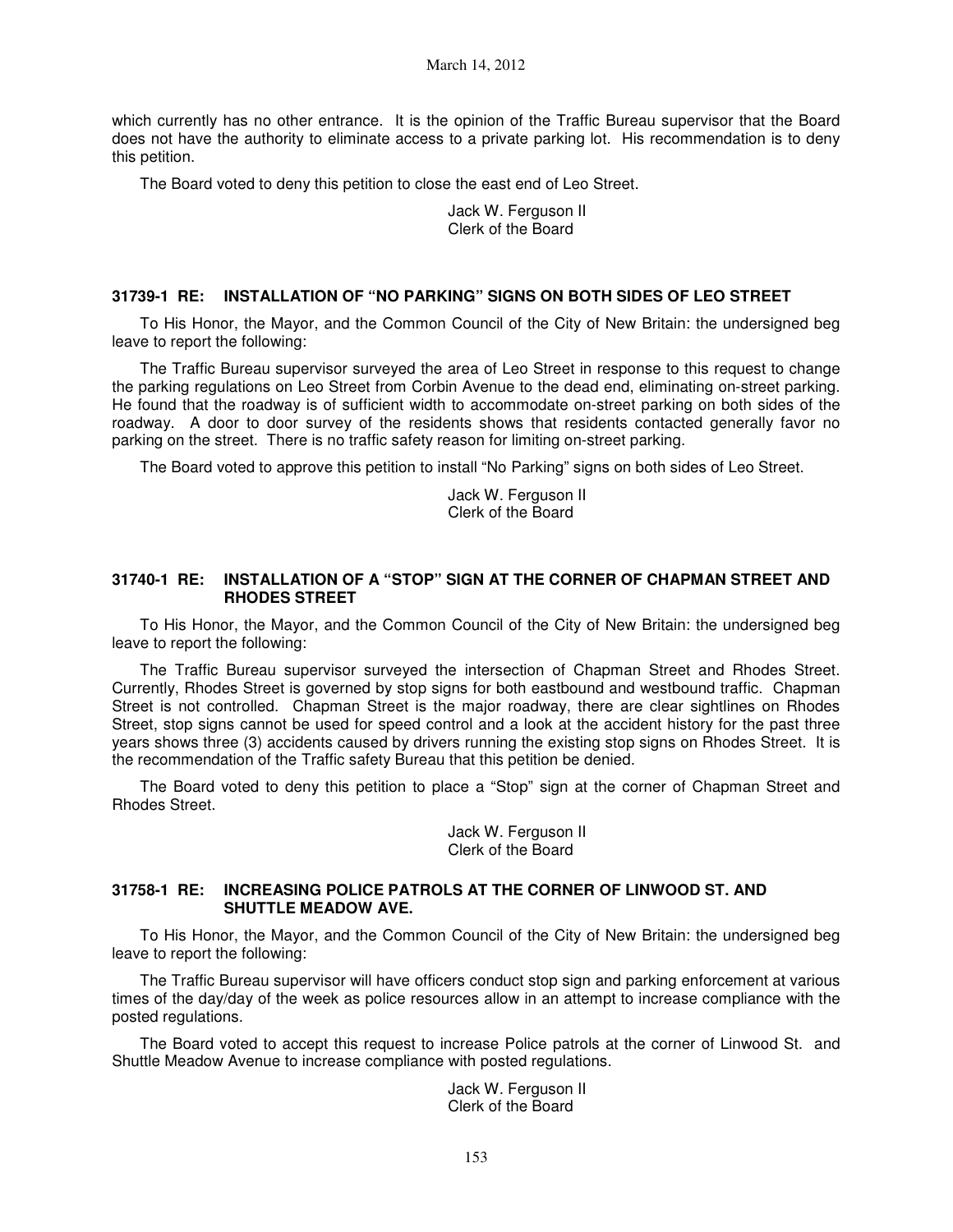# **NEW BUSINESS**

### **RESOLUTIONS**

#### **31775 RE: GRANT FROM U.S. DEPARTMENT OF JUSTICE (\$16,100) FOR PROJECT SAFE NEIGHBORHOODS – POLICE DEPT.**

To His Honor, the Mayor, and the Common Council of the City of New Britain: the undersigned beg leave to recommend the adoption of the following:

WHEREAS, the U. S. Department of Justice (USDOJ), has funding available under their Project Safe Neighborhoods, previously requested in Council Resolution #31375, approved on April 13, 2011, and

WHEREAS, these funds are to be used to assist in the investigation of crimes involving firearms and any gang activity, and

WHEREAS, these funds, in the amount of \$23,900 in the initial outlay, can be used for officer overtime, equipment or investigative expenses as set forth in the budget listed below, and require no cash match from the City. A subsequent outlay of \$16,100, has been received to be used for officer overtime. The period of the grant is from April 1, 2011 through March 31, 2012, and

WHEREAS, that Mayor Timothy O'Brien be authorized to execute all grant documents with the U. S. Department of Justice on behalf of the City of New Britain for the Project Safe Neighborhoods, in the sum of \$16,100, THEREFORE BE IT

RESOLVED, that a sum of \$16,100 be appropriated within the special revenue account structure as follows:

| Revenue:<br>217211104-4223      | Revenue – Federal                       | \$16,100 |
|---------------------------------|-----------------------------------------|----------|
| Expenditures:<br>217211104-5122 | Police Overtime                         | \$16,100 |
|                                 | Ald. Suzanne Bielinski - Police Liaison |          |

Ald. Carlo Carlozzi, Jr. - Police Liaison Ald. Roy Centeno - Police Liaison Ald. Lawrence Hermanowski- Police Liaison Ald. Wilfredo Pabon - Police Liaison Ald. Emmanuel Sanchez - Police Liaison

Ald. Carlozzi moved to accept and adopt, seconded by Ald. Pabon. So voted. Approved by Mayor Timothy O'Brien Jr. the 20th day of March 2012.

#### **31776 RE: BUDGET AMENDMENT – ECONOMIC DEVELOPMENT GRANT - \$5,000**

To His Honor, the Mayor, and the Common Council of the City of New Britain: the undersigned beg leave to recommend the adoption of the following:

Whereas, the Community Foundation of Greater New Britain connects donors who care with causes that matter in New Britain. An independent, nonprofit organization founded in 1941, the Foundation currently invests and administers more than 140 funds with a market value of more that \$30 million. Annually they distribute approximately \$1 million in grants to humanitarian, educational, and cultural organizations to make our community a better place to live, work and raise a family; and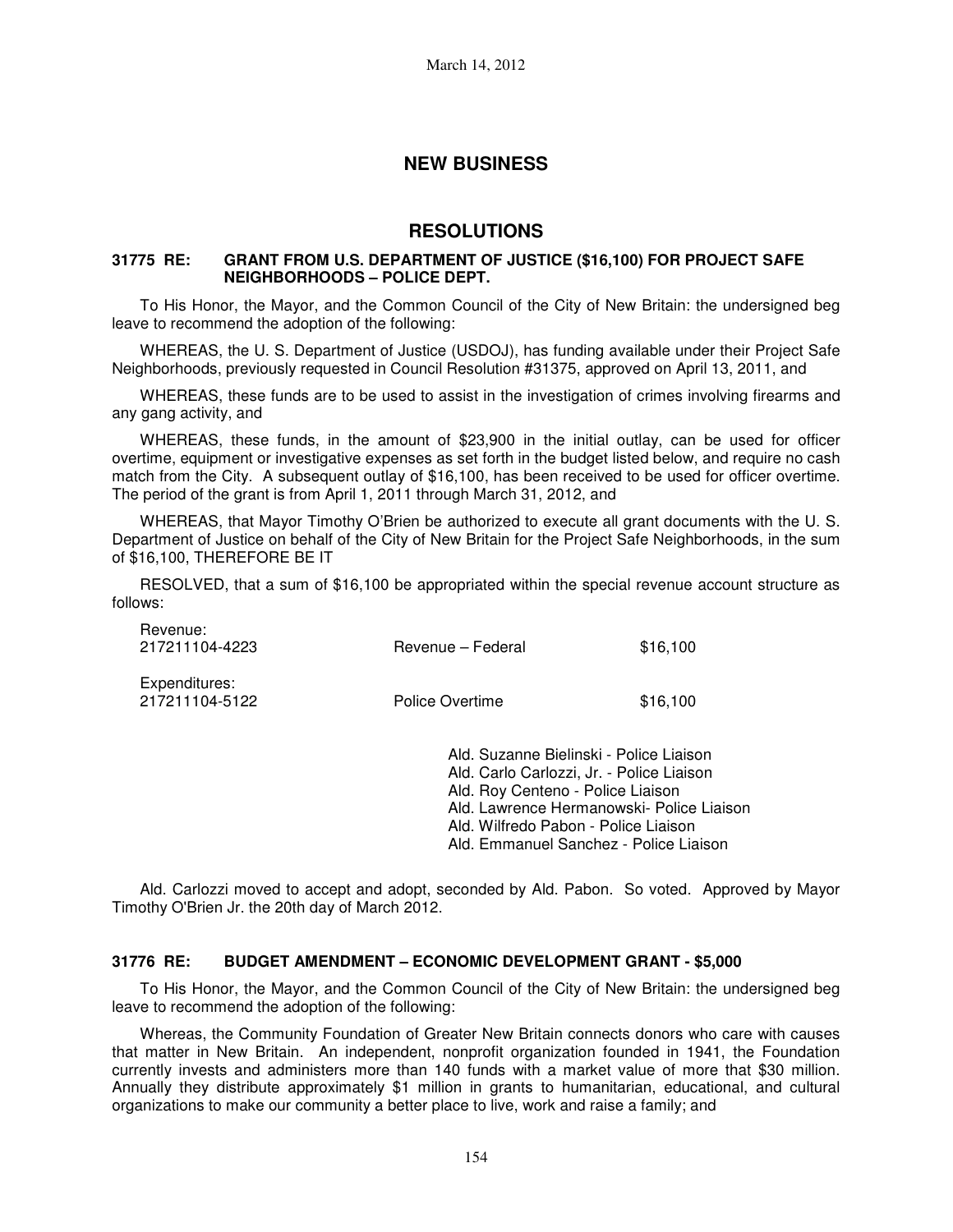Whereas, the Community Foundation of Greater New Britain has awarded the City of New Britain a \$5,000 grant to be used towards economic development activities that include job creation and workforce development, real estate initiatives i.e. promoting city property for sale, economic development website updating and opportunities that directly involve the promotion of city economic development capabilities, and

Whereas, the \$5,000 grant is for FY 2011-2012.

Therefore, be it resolved, that the budget be amended within the FY 2011-2012 General Fund Budget for this purpose as follows:

| Increase:<br>001105003-4232 | Grants & Gov't Efficiency -<br>Grants/Contributions |     | Original<br><b>Budget</b><br>0 | Increase<br>\$5,000 | Amended<br><b>Budget</b><br>\$5,000 |
|-----------------------------|-----------------------------------------------------|-----|--------------------------------|---------------------|-------------------------------------|
| Increase:<br>001105003-5342 | Grants & Gov't Efficiency -<br>Economic Development | \$. | 0                              | \$5,000             | \$5,000                             |

#### Alderman Michael W. Trueworthy

Ald. Trueworthy moved to accept and adopt, seconded by Ald. Bielinski. So voted. Approved by Mayor Timothy O'Brien Jr. the 20th day of March 2012.

### **31777 RE: BUDGET TRANSFER FOR THE PURCHASE OF FORCLOSED PROPERTY – 334 SOUTH MAIN STREET**

To His Honor, the Mayor, and the Common Council of the City of New Britain: the undersigned beg leave to recommend the adoption of the following:

Overview: City of New Britain attends foreclosure sales to ensure that the City's interest in any outstanding debts of water, sewer, and taxes is protected. A recent foreclosure sale auction was held on a property at 334 South Main Street.

Whereas, at the recent foreclosure sale auction on 334 South Main Street, Corporation Counsel was the only bidder; the total cost incurred for the City to purchase this foreclosed property was \$6,463 which includes legal services rendered, and

Whereas, the City intends to market their property promptly after acquisition in order to recover all costs and expenses; and

Whereas, there is are \$0 available for this specific purpose in the FY 2011-2012 Corporation Counsel Legal Services Foreclosed Properties budget,

Whereas, the FY 2011-2012 General Fund Damage Claims includes monies within its account to cover the purchase price of \$6,463,

Therefore, Be it Resolved, that monies be transferred within the FY 2011-2012 General Fund Budget for this purpose as follows:

| From:<br>001625105-5526 | Damage Claims                               | 6.463 |
|-------------------------|---------------------------------------------|-------|
| To:<br>001109001-5525   | Corporation Counsel - Foreclosed Properties | 6.463 |

### Alderwoman Suzanne Bielinski

Alderman Michael W. Trueworthy

Ald. Bielinski moved to accept and adopt, seconded by Ald. Trueworthy. So voted. Approved by Mayor Timothy O'Brien Jr. the 20th day of March 2012.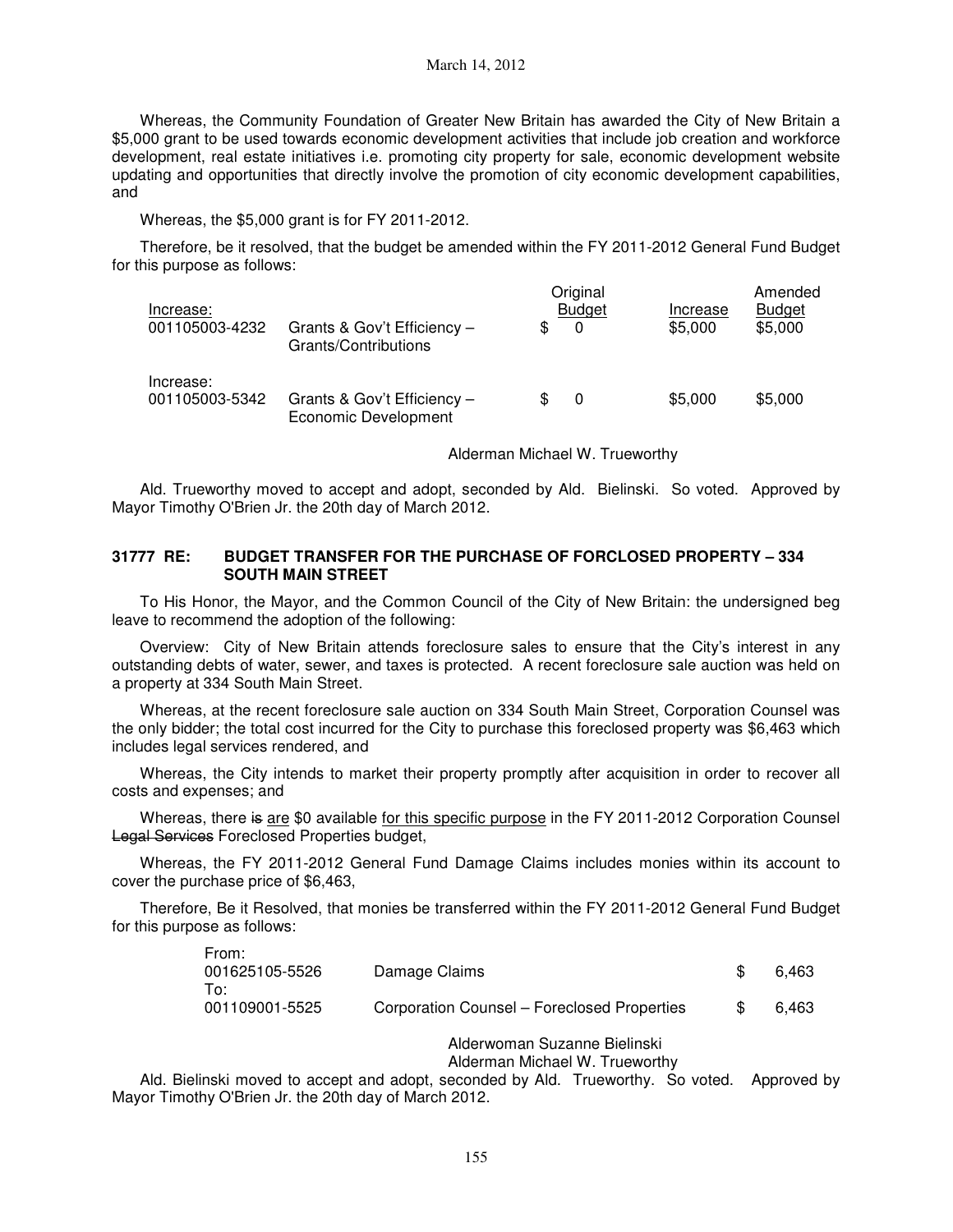#### **31778 RE: PATTON BROOK WELL LEASE BETWEEN THE CITY OF NEW BRITAIN BOARD OF WATER COMMISSIONERS AND THE TOWN OF SOUTHINGTON BOARD OF WATER COMMISSIONERS**

To His Honor, the Mayor, and the Common Council of the City of New Britain: the undersigned beg leave to recommend the adoption of the following:

WHEREAS, the City of New Britain Board of Water Commissioners voted at its Regular Meeting of February 7, 2012 to continue the annual lease of the Patton Brook Well to the Town of Southington Board of Water Commissioners; and,

WHEREAS, the Patton Brook Well has been leased to the Town of Southington Board of Water Commissioners continuously since 1979; the term of the proposed lease is one year, July 1, 2012 through June 30, 2013, and the annual lease fee is \$106,924.32; and,

WHEREAS, the mayor has approved the lease and recommends it to the Common Council of the City of New Britain in accordance with Section 13-3 of the Charter of the City of New Britain; therefore, be it

RESOLVED, that the Common Council of the City of New Britain hereby approves the Patton Brook Well lease between the City of New Britain Board of Water Commissioners and the Town of Southington Board of Water Commissioners, and the Mayor is hereby authorized to sign the lease on behalf of the City.

> Alderman Lawrence J. Hermanowski Common Council Liaison Water Dept

Ald. Hermanowski moved to accept and adopt, seconded by Ald. Trueworthy. So voted. Approved by Mayor Timothy O'Brien Jr. the 20th day of March 2012.

#### **31779 RE: BUDGET AMENDMENT - \$48,798 FOR THE POLICE DEPT. – DRUG INVESTIGATION FUND**

To His Honor, the Mayor, and the Common Council of the City of New Britain: the undersigned beg leave to recommend the adoption of the following:

WHEREAS, the Drug Investigation Fund is an existing special revenue fund to which most revenue is credited as the result of the Federal/State of Connecticut drug asset forfeiture program, the greatest share of the proceeds from which are returned to Police Departments for use in drug control strategy, and

WHEREAS, the purpose of this resolution is to formally allocate funds that have accumulated in the Drug Investigation fund to appropriate a self-contained SWAT operations trailer to be used for support at locations requiring the SWAT Team to be present for extended periods of time, for a total price of \$48,798, THEREFORE BE IT

RESOLVED, that a budget amendment in the Drug Investigation Fund to formally appropriate funds accumulated in that fund be made as follows: Drug Investigation Fund

| Drug investigation Fund     |          |
|-----------------------------|----------|
| <b>Fund Balance Federal</b> | \$48.798 |
|                             |          |
| Equipment                   | \$48.798 |
|                             |          |

Ald. Suzanne Bielinski - Police Liaison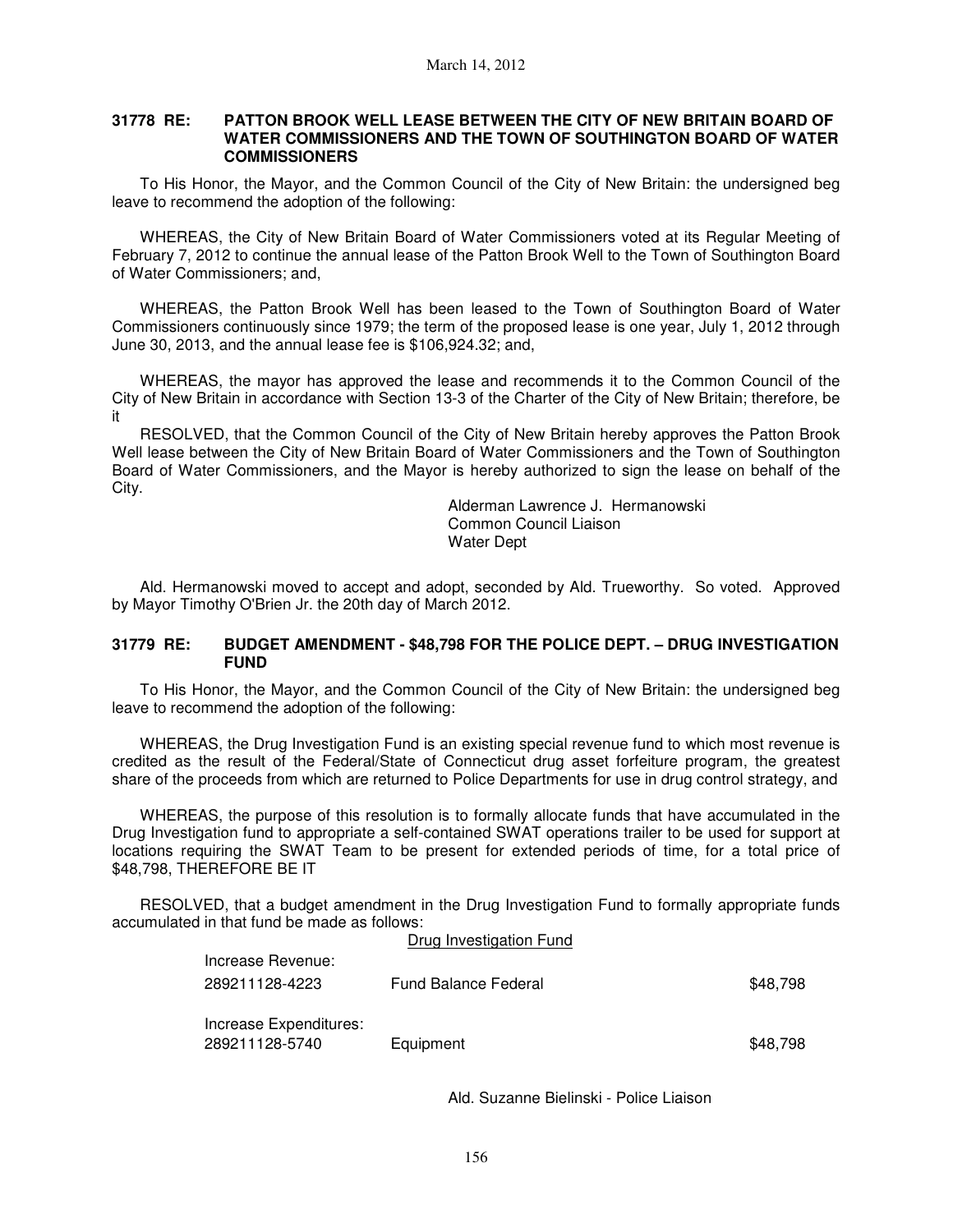March 14, 2012

Ald. Carlo Carlozzi, Jr. - Police Liaison Ald. Roy Centeno - Police Liaison Ald. Lawrence Hermanowski- Police Liaison Ald. Wilfredo Pabon - Police Liaison Ald. Emmanuel Sanchez - Police Liaison

Ald. Bielinski moved to accept and adopt, seconded by Ald. Pabon. So voted. Approved by Mayor Timothy O'Brien Jr. the 20th day of March 2012.

#### **31780 RE: ADDITIONAL FUNDING FROM THE STATE OF CONNECTICUT DEPT. OF PUBLIC HEALTH – LEAD POISONING PREVENTION AND CONTROL PROGRAM - \$51,012**

To His Honor, the Mayor, and the Common Council of the City of New Britain: the undersigned beg leave to recommend the adoption of the following:

Program Objective: To accommodate changes to the CT General Statutes related to lead poisoning and prevention that went into effect on January 1, 2009. In response, the Legislature made changes to Public Act 07-02 that include allocated funds for use by local health departments to assist in responding to an anticipated increase in case numbers and to support new lead activities. The new lead activities will include: referrals to medical providers for blood lead screening of children who are at risk for lead, environmental health case-management services for such children, and education for parents of these children.

Local Program Operation Department: Health, under the supervision of the Director.

Resolution Purpose: To approve the receipt of additional funding from the State of Connecticut Department of Public Health and the Connecticut Association of Directors of Health, Inc. through this subcontract with the New Britain Health Department.

WHEREAS; the State Department of Public Health and the Connecticut Association of Directors of Health, Inc, through this subcontract, has notified the City that funding in the amount of \$51,012 has been awarded to the New Britain Health Department for fiscal year 7/1/11 through 6/30/12.

WHEREAS; the New Britain Health Department will utilize these funds to provide blood lead screening of children who are at risk for lead poisoning and provide public health case-management services for such children and education to parents of such children, THEREFORE BE IT,

RESOLVED, that the amount of \$51,012 be appropriated into the Health Per Capita Fund, Lead Poisoning Prevention and Control Program as follows:

| Revenue:<br>287522125-4222 | State of CT                              | \$51,012 |
|----------------------------|------------------------------------------|----------|
| Expenditures:              | <b>Full Time Salaries</b>                | \$48,012 |
| 287522125-5121             | <b>Operating Material &amp; Supplies</b> | \$3,000  |
| 287522125-5659             | <b>Total Expenditures</b>                | \$51,012 |

Alderman Adam Platosz Alderman David DeFronzo

Ald. Platosz moved to accept and adopt, seconded by Ald. DeFronzo. So voted. Approved by Mayor Timothy O'Brien Jr. the 23<sup>rd</sup> day of March 2012.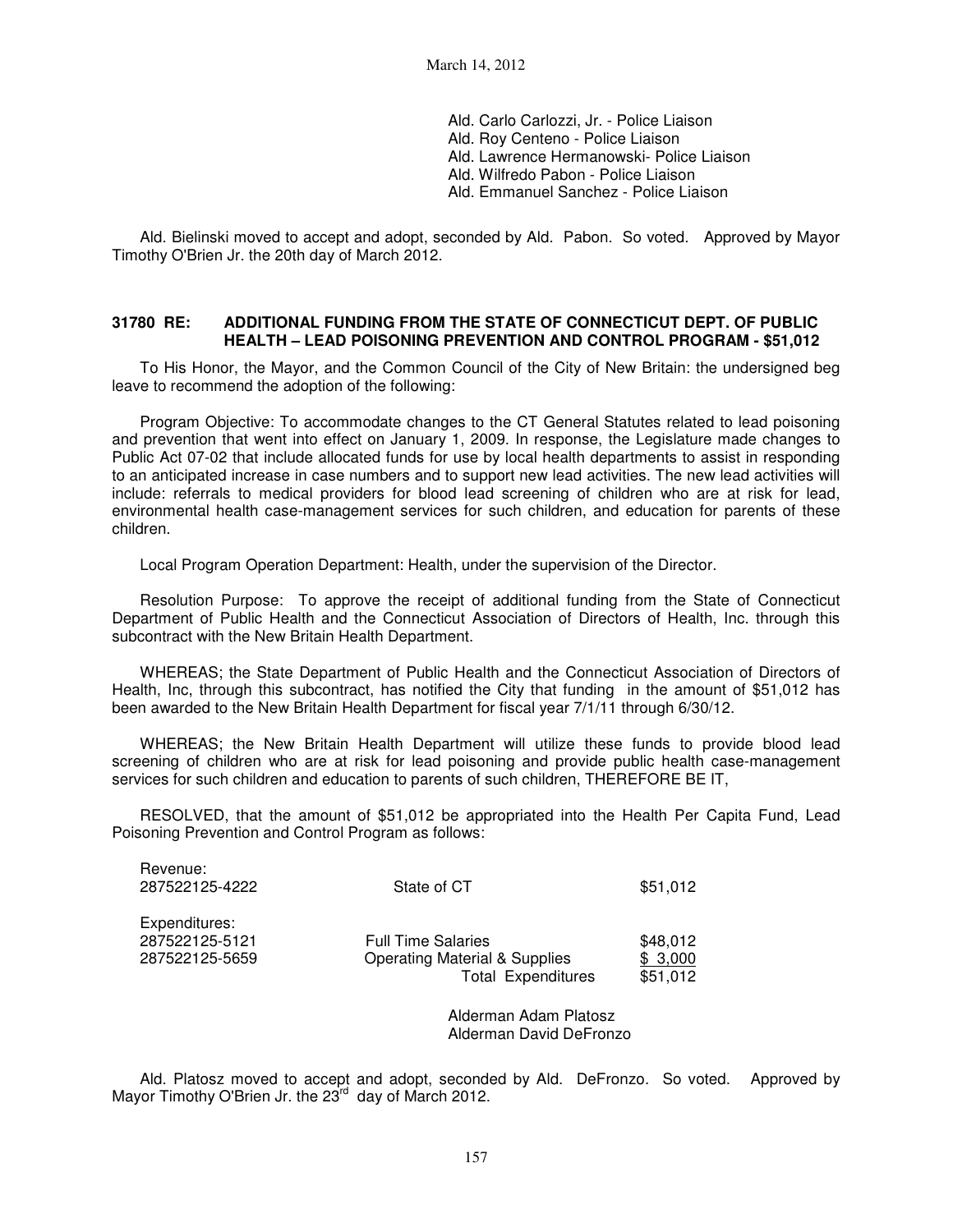#### **31781 RE: INFLUENZA VIRUS VACCINE FOR THE HEALTH DEPARTMENT**

To His Honor, the Mayor, and the Common Council of the City of New Britain: the undersigned beg leave to recommend the adoption of the following:

WHEREAS, State of Connecticut's Contract #11PSX0054 for the Influenza Vaccines for the 2011/2012 has expired.

WHEREAS, The State of Connecticut is out for public bid for these Influenza Vaccines for the 2012/2013 and is expected to be awarding the contract to the lowest bidder in June 2012.

WHEREAS, The Influenza Vaccine manufacturers only produces a certain amount of the Influenza Vaccine each year and they are distributed by the date of order. A late order will reduce the chance of receiving the vaccine in time for our planned yearly influenza clinics.

WHEREAS, The Health Department purchased Influenza Vaccines last year from FFF Enterprises utilizing the State of Connecticut's Cooperative Purchasing Plan which was approved by the Common Council at their February 23, 2011 meeting, Resolution 31319.

WHEREAS, The Health Department would like to place an order for the Influenza Vaccines soon so that they will be guaranteed in getting the Influenza Vaccines before the flu season starts and the Influenza Vaccine manufacturers stop taking orders.

WHEREAS, The Health Department will be obtaining three (3) informal quotes from the Influenza Vaccine Manufacturers.

WHEREAS, the Purchasing Agent will submit a Purchasing Report to the Common Council once the informal quotes have been obtained by the Health Department indicating the results of the informal bid and what company the Health Department decided to purchase the Influenza Vaccines from.

WHEREAS, funding for the Influenza Vaccine is in the Health Department's account number 001522002-5336, therefore, be it

RESOLVED, that the Purchasing Agent is hereby authorized to issue a Purchase Order to the manufacturer that submitted the lowest responsible informal bid to the Health Department for the Influenza Vaccine that will enable them to obtain the vaccine before the manufacturer stops taking orders.

> Alderman Adam Platosz Alderman David DeFronzo

Ald. Platosz moved to accept and adopt, seconded by Ald. DeFronzo. So voted. Approved by Mayor Timothy O'Brien Jr. the 23rd day of March 2012.

#### **31782 RE: SUPPORT FOR PURSUING A TIGER 4 GRANT FROM THE USDOT - \$13,457,822**

To His Honor, the Mayor, and the Common Council of the City of New Britain: The undersigned beg leave to recommend the adoption of the following:

WHEREAS, the City of New Britain was awarded a Sustainable Communities Regional Planning Grant for \$212,500 from HUD to fund the City's Livable Community Initiative which involves the planning and design of streetscape improvements throughout Downtown New Britain;

WHEREAS, through the City's Livable Community Initiative streetscape and public transit improvements proposed downtown are estimated to cost approximately \$21,605,560 million for the "corearea" of the Downtown;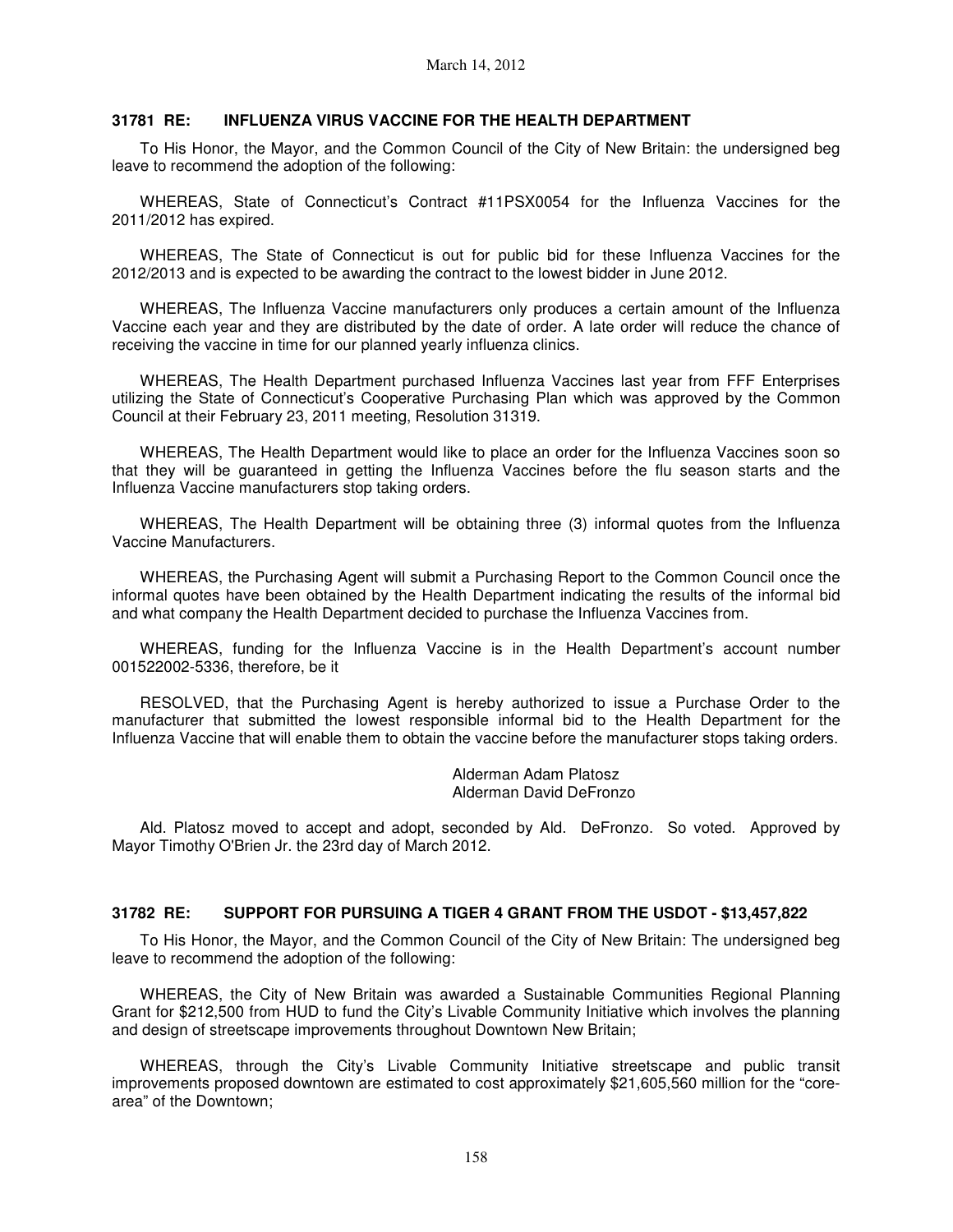WHEREAS, the City of New Britain was awarded a \$1,304,000 Transportation, Community, and System Preservation Grant from the USDOT for the Construction of Streetscape Improvements in Downtown New Britain;

WHEREAS, the City of New Britain was awarded a \$750,000 Transit Oriented Development Grant from the State of Connecticut to fund downtown streetscape enhancements;

WHEREAS, the City of New Britain is pursuing a TIGER 4 Discretionary Grant from the USDOT for \$13,457,822 to fund the construction of streetscape, public transit, and pedestrian improvements throughout the downtown area;

WHEREAS, the City of New Britain will provide the necessary match for these grants including up to a 30% match of TIGER 4 funds to support the continuing improvements to the Downtown infrastructure;

THEREFORE BE IT RESOLVED, that the Common Council strongly supports the City of New Britain pursuing a \$13,457,822 TIGER 4 Discretionary Grant, and makes a firm financial commitment to this project.

> Alderman Carlo Carlozzi, Jr. Alderwoman Tonilynn Collins Alderwoman Eva Magnuszewski Alderman Wilfredo Pabon Alderman Emmanuel Sanchez Alderman Michael W. Trueworthy Alderwoman Suzanne Bielinski

Ald. Collins moved to accept and adopt, seconded by Ald. Sanchez. So voted. Approved by Mayor Timothy O'Brien Jr. the 23rd day of March 2012.

#### **31783 RE: AUTHORIZING THE DEPT. OF PUBLIC WORKS TO EXECUTE AN AGREEMENT WITH CEI IN THE AMOUNT OF \$214,600 FOR PHASE 2 PLAN FOR SANITARY SEWER INFILTRATION AND INFLOW PLANNING**

To His Honor, the Mayor, and the Common Council of the City of New Britain: The undersigned beg leave to recommend the adoption of the following:

WHEREAS, the City of New Britain is under Connecticut Department of Energy and Environmental Protection (DEEP) Consent Order to undertake and complete the actions necessary to eliminate the excess inflow and infiltration, and all cross connections to its sanitary sewer collection system;

Whereas, through a quality based selection process under Public Bid 3513, the City of New Britain Public Works Department determined Comprehensive Environmental Incorporated (CEI) to be the most qualified consultant to perform the next phase of Long Term Planning and Infiltration and Inflow reduction analysis on the City of New Britain's sanitary sewer collection system.

WHEREAS, the New Britain Public Works Department through Resolution #31512 entered into agreement with CEI for Phase 1 of Infiltration and Inflow Planning which identified priority sub areas to be further studied;

WHEREAS, CEI has prepared a scope of work for Phase 2 of Infiltration and Inflow Planning which identifies \$676,000 of work to address the priority sub areas identified in Phase 1;

WHEREAS, the Phase 1 agreement with CEI included pursuing a Clean Water Fund Planning Grant through the Connecticut DEEP, which if awarded, will fund 55% of the Phase 2 Plan for Sanitary Sewer Infiltration and Inflow Planning;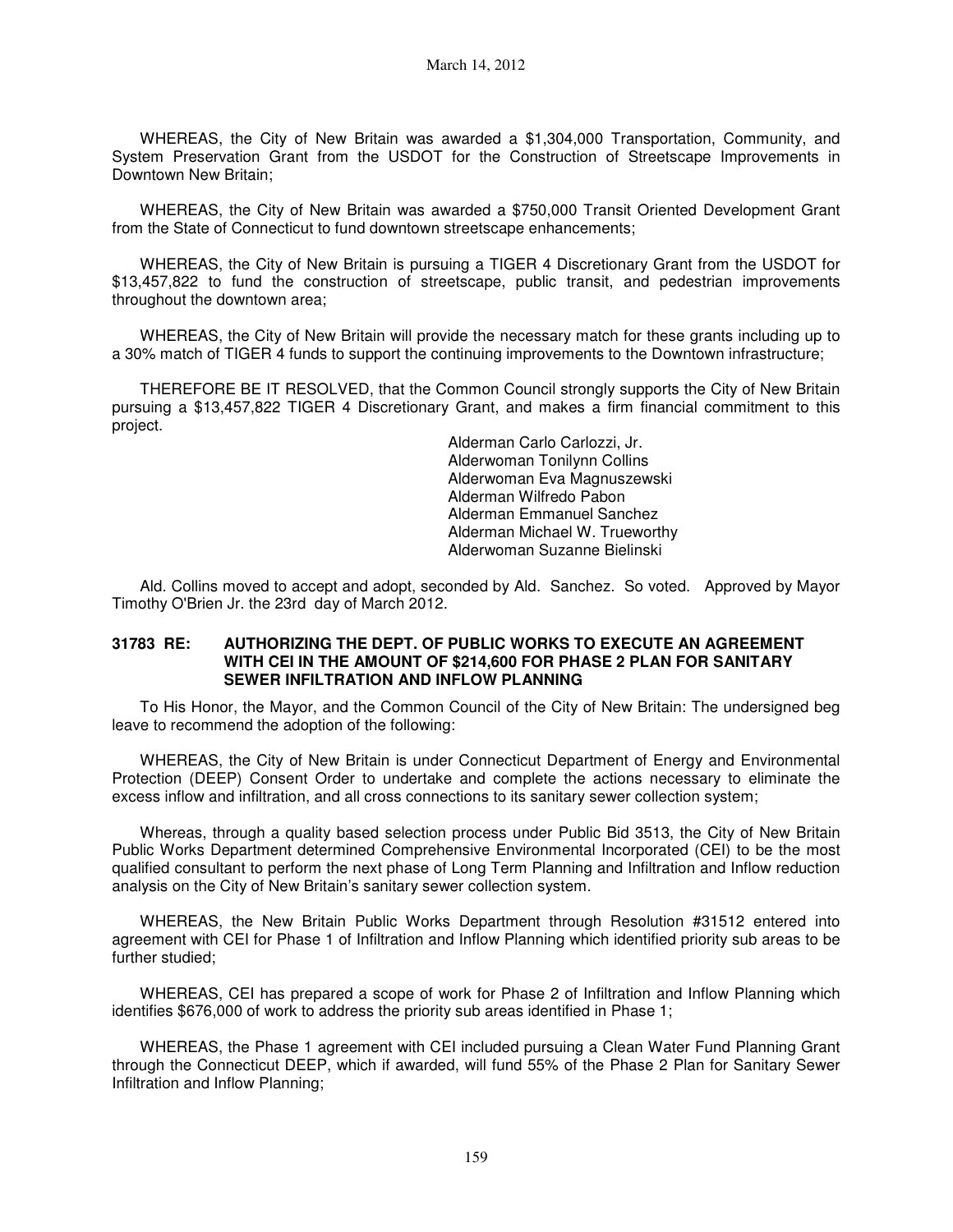WHEREAS, the first task of the Phase 2 Plan involves \$214,600 of flow monitoring which needs to be done this spring during high ground water season and is eligible for the Clean Water Fund Planning Grant;

WHEREAS; funding is available for this work in the Public Works Sewer Inflow and Infiltration Bond Account Number 0082618901-5453;

THEREFORE BE IT RESOLVED, that the Common Council authorizes the Department of Public Works to enter into agreement with CEI and the Purchasing Agent to issue a purchase order in the amount of \$214,600 to CEI for the work as outlined in the first task of their scope of services dated March 6, 2012.

> Alderwoman Tonilynn Collins Alderwoman Eva Magnuszewski Alderman Carlo Carlozzi, Jr. Alderman Wilfredo Pabon Alderman Emmanuel Sanchez

Ald. Collins moved to accept and adopt, seconded by Ald. Pabon. So voted. Approved by Mayor Timothy O'Brien Jr. the 23rd day of March 2012.

#### **31784 RE: AUTHORIZING THE MAYOR TO EXECUTE ALL DOCUMENTS AS REQUIRED FOR THE CLEAN WATER FUND 55% PLANNING GRANT**

To His Honor, the Mayor, and the Common Council of the City of New Britain: The undersigned beg leave to recommend the adoption of the following:

Whereas, the City of New Britain previously retained the services of Maguire Group, Inc. to prepare a "Report on Infiltration/Inflow and Sewer System Evaluation Survey" which was approved by the CT Department of Energy and Environmental Protection (CT DEEP) in 1999. The report evaluated the City's sanitary sewer collection system's capacity to handle flows and determine where excessive infiltration and inflow existed within the system;

WHEREAS, the report identified sanitary sewer subsystems with inflow and infiltration which exceeded the CT DEEP criteria, but due to limitations in funding, these subsystems were not studied in the initial report;

WHEREAS, the City of New Britain is nearing completion of the projects identified in the Maguire Report and needs to begin planning for the next phase of inflow and infiltration work in the City;

WHEREAS, the City of New Britain Public Works Department is currently pursuing a Clean Water Fund 55% Planning Grant through the CT DEEP to assist in funding the study of these subsystems;

WHEREAS, the CT DEEP requires a resolution be adopted authorizing a specific person to sign the application and execute the agreement and other documents:

THEREFORE BE IT RESOLVED, that it is in the best interests of the City of New Britain to make application and enter into contracts with the Department of Energy & Environmental Protection. In furtherance of this resolution, Timothy E. O'Brien, Jr. the Mayor is duly authorized to enter into and sign said applications and contracts on behalf of the City of New Britain. The Mayor is further authorized to provide such additional information and execute such other documents as may be required by the state or federal government in connection with said contracts and to execute any amendments, rescissions, and revisions thereto.

The Town Clerk is authorized to impress the seal of the City of New Britain on any such document, amendment, rescission, or revision.

Alderwoman Tonilynn Collins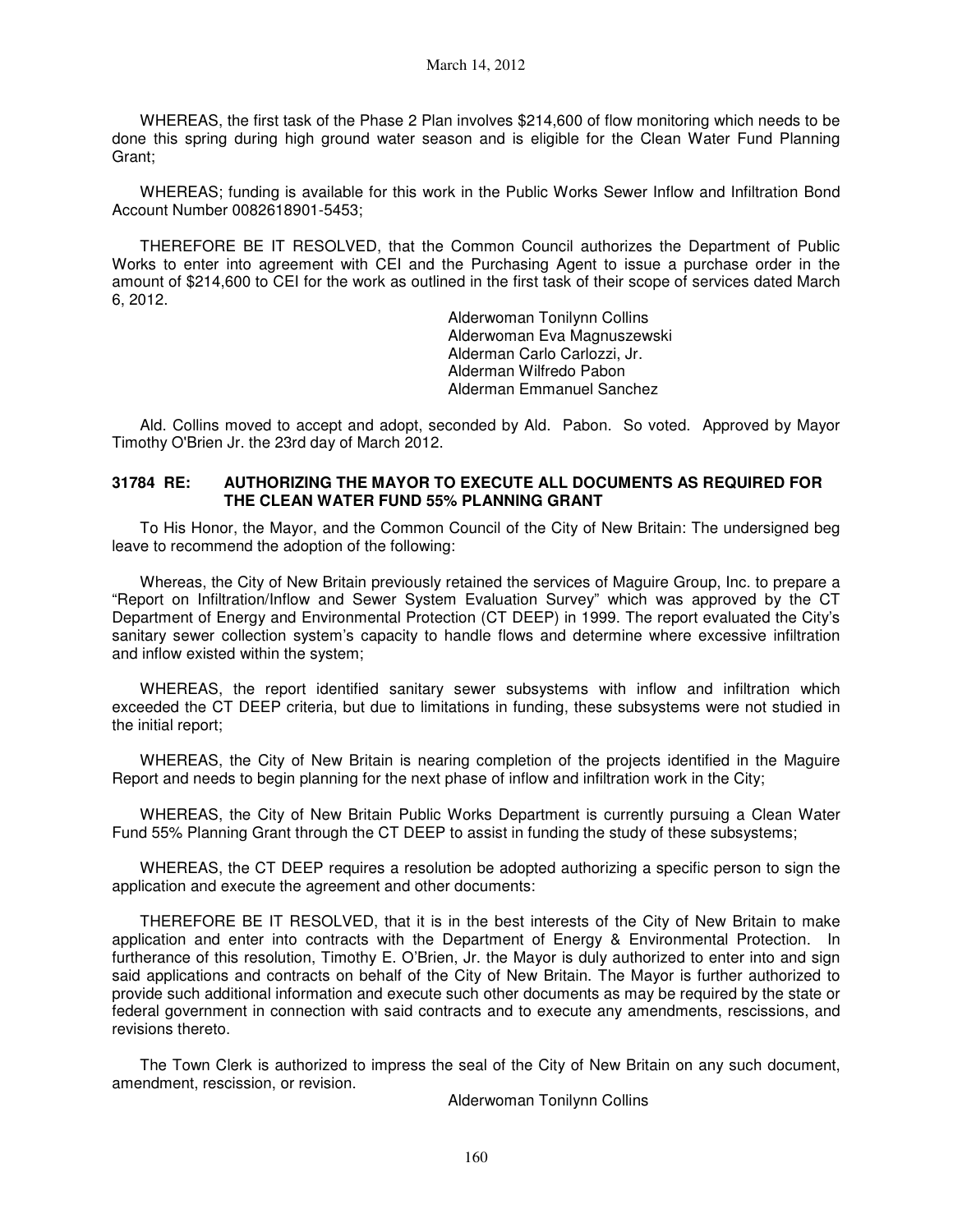Alderwoman Eva Magnuszewski Alderman Carlo Carlozzi, Jr. Alderman Wilfredo Pabon Alderman Emmanuel Sanchez

Ald. Magnuszewski moved to accept and adopt, seconded by Ald. Collins. So voted. Approved by Mayor Timothy O'Brien Jr. the 23rd day of March 2012.

#### **31785 RE: AUTHORIZING THE MAYOR TO EXECUTE DOCUMENTS RELEASING THE HOUSING USE RESTRICTION FOR CORBIN HEIGHTS PROPERTY**

To His Honor, the Mayor, and the Common Council of the City of New Britain: the undersigned beg leave to recommend the adoption of the following:

WHEREAS, the Common Council adopted resolution No. 31510 on July 13, 2011 authorizing the City of New Britain to enter into a Tax Modification Agreement with Corbin Pinnacle, LLC to facilitate the construction and/or rehabilitation of 235 quality housing units for low and moderate income housing at Corbin Heights; and

WHEREAS, CPS Properties, Inc. is in the process of conveying the Corbin Heights property to Corbin Pinnacle, LLC; and

WHEREAS, the Parcel is currently subject to a deed restriction contained in a deed from the City of New Britain to the Housing Authority of New Britain dated September 29, 1948 and recorded in Volume 330 at Page 72 of the New Britain land records, which limits the use of the property to moderate rental housing (the "Housing Use Restriction"); and

WHEREAS, the Connecticut Housing Finance Authority's anticipated loan to Corbin Pinnacle, LLC requires the release of the Housing Use Restriction; and

WHEREAS, as part of this transaction between CPS Properties, Inc. and Corbin Pinnacle, LLC, CPS Properties, Inc. will record a permanent restriction on the New Britain Land Records which limits the use of the Corbin Heights parcel to low and moderate income housing; and

WHEREAS, the acquisition, development and use of the Corbin Heights property by Corbin Pinnacle, LLC is consistent with the City's commitment to quality and affordable housing for low and moderate income residents and is in the best interests of the City of New Britain; now, therefore, be it

RESOLVED, that the City of New Britain shall release the Housing Use Restriction; And Be It Further

RESOLVED, that Timothy E. O'Brien, Jr., Mayor, be and is hereby authorized and directed to execute on behalf of the City of New Britain any documents or other instruments necessary or desirable in order to effect the foregoing resolution, including a release of the Housing Use Restriction with respect to the Corbin Heights Property.

> Alderwoman Suzanne Bielinski, Majority Leader Alderman Carlo Carlozzi Jr. Alderman David A. DeFronzo

Ald. DeFronzo moved to accept and adopt, seconded by Ald. Carlozzi. So voted. Approved by Mayor Timothy O'Brien Jr. the 23rd day of March 2012.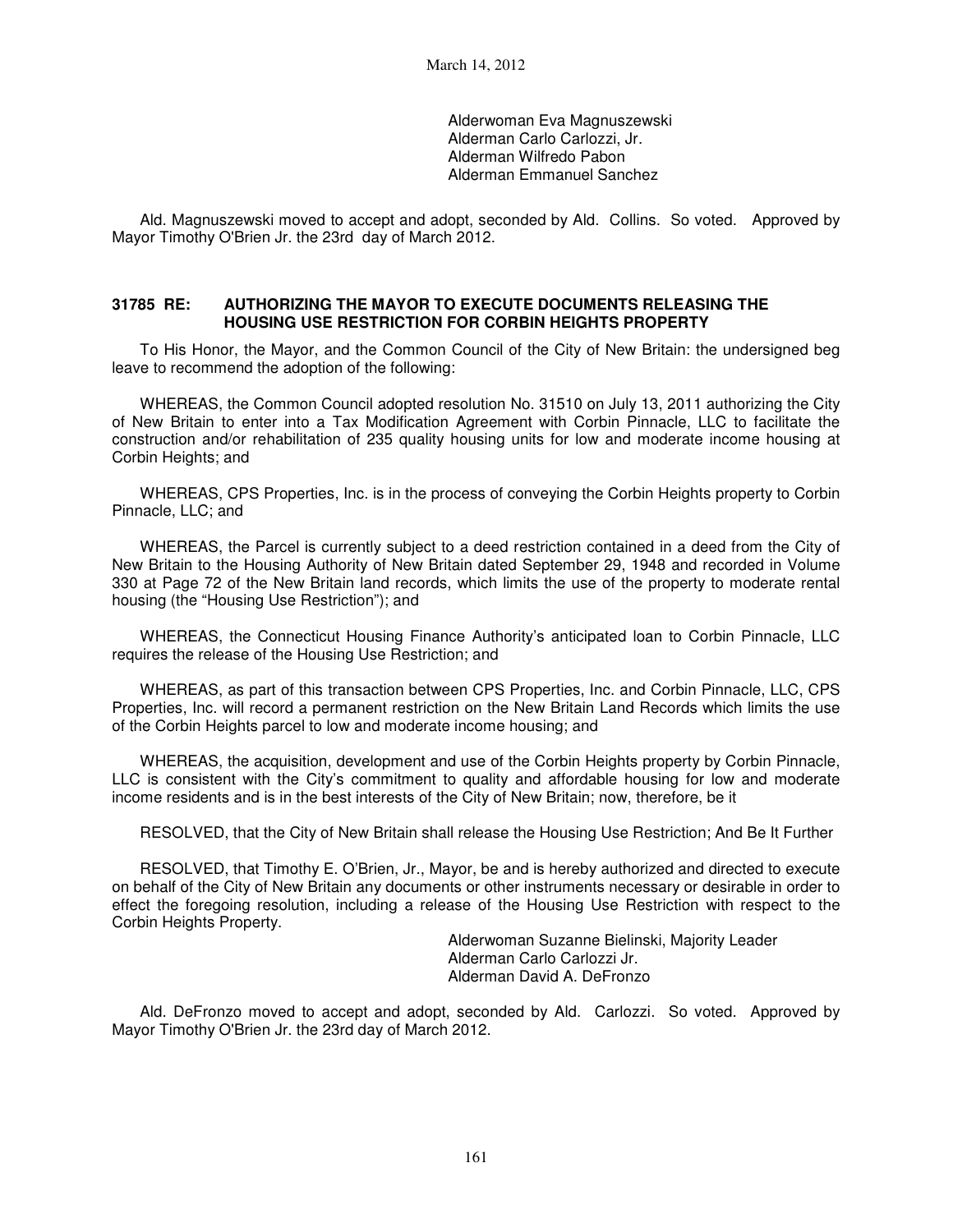#### **31786 RE: BUDGET AMENDMENT CREATING AN EXPENDITURE ACCOUNT FOR SMART BUS LIVE - \$15,000**

To His Honor, the Mayor, and the Common Council of the City of New Britain: the undersigned beg leave to recommend the adoption of the following:

Overview: On July 13, 2011 the State of CT Senate and House of Representatives in General Assembly approved Public Act No. 11-255. This is an act concerning the safety of persons entering and exiting a school bus and the use of a live digital video school bus violation detection monitoring system. The Board of Education and the Police Department have entered into an agreement with Smart Bus Live to ticket operators of motor vehicles who do not stop when they approach a registered school bus in an effort to provide additional unbudgeted revenue into the City of New Britain.

Whereas, Public Act No. 11-255 of the CT General Assembly outlines that operators of motor vehicles who do not stop when approaching a registered school bus will be fined \$450 for each offense. Of this fine, the State keeps \$90 but remits \$360 to the municipality in which the fine occurred. Of that \$360, Smart Bus Live receives \$234 while the City receives \$126 for each offense that the State collects fines on.

Whereas, Board of Education and Police Department have entered into an agreement with Smart Bus Live to collect fines on behalf of the City of New Britain by outfitting school buses with live digital video school bus violation detection monitoring systems. Smart Bus Live has equipped 3 buses with their monitoring detection systems and have been operating in the City of New Britain since December 2011.

Whereas, the City receives quarterly checks from the State of CT Judicial Branch based on the number of school bus violations that occurred in the previous quarter of the year. It is from this revenue that the City will be able to cover the expenditures for the live digital video school bus violation detection monitoring system.

Whereas, a new General Fund expenditure account be created for the sole purpose of tracking this specific type of expenditure as well as paying Smart Bus Live for their services,

Therefore, Be it Resolved, that the FY 2011-2012 General Fund Budget be amended for this purpose as follows:

| Increase Revenue:<br>001624007-4200      | State of CT Grants – Infraction Distribution  | \$15,000 |
|------------------------------------------|-----------------------------------------------|----------|
| Increase Expenditures:<br>001625101-5336 | Admin & Contingency - Other Purchase Services | \$15.000 |

Alderwoman Suzanne Bielinski Majority Leader

Ald. Bielinski moved to accept and adopt, seconded by Ald. Collins. So voted. Approved by Mayor Timothy O'Brien Jr. the 23<sup>rd</sup> day of March 2012.

#### **31793 RE: CONTRACT FOR PROFESSIONAL ECONOMIC DEVELOPMENT CONSULTING SERVICES**

To His Honor, the Mayor, and the Common Council of the City of New Britain: the undersigned beg leave to recommend the adoption of the following: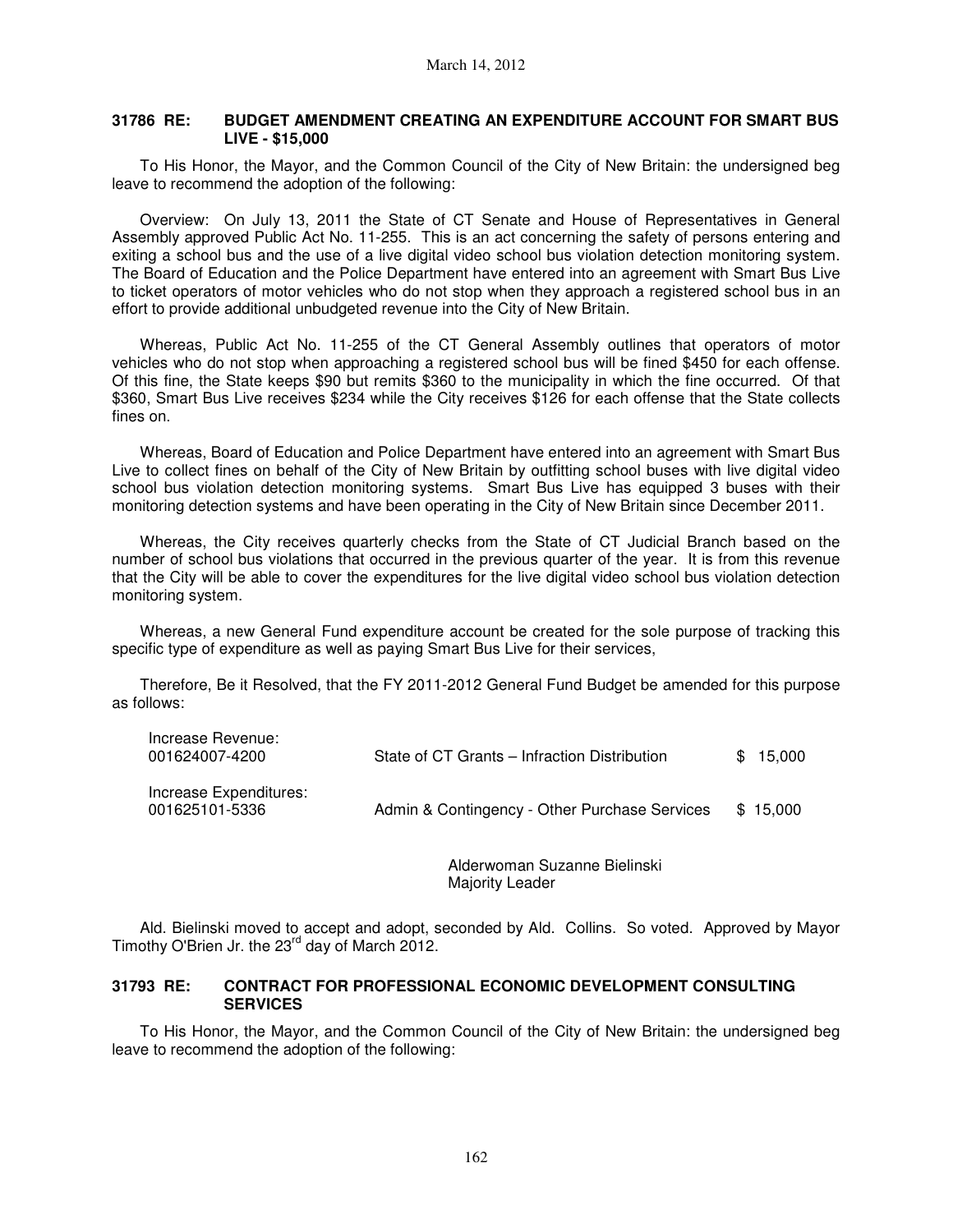WHEREAS; the City is desirous of entering into a contract for Professional Economic Development Consulting Services for the City of New Britain, Mayors Office; NOW, THEREFORE, BE IT

RESOLVED; that the Mayor be granted authority to negotiate and enter into contract for Professional Economic Development Consulting Services not to exceed \$2,800 month, which services shall include, but not be limited to, assistance with economic development strategies, recruitment of potential business development, city efficiency studies, and research for federal program assistance.

> Alderwoman Suzanne Bielinski Majority Leader

Ald. Trueworthy recused himself due to a possible conflict of interest.

Ald. Bielinski moved to accept and adopt, seconded by Ald. Collins. So voted. Approved by Mayor Timothy O'Brien Jr. the 23rd day of March 2012.

Ald. Trueworthy returned to the Chamber.

There being no further business to come before the Council, Ald. Bielinski moved to adjourn, seconded by Ald. Trueworthy. So voted. Meeting adjourned at 8:45 P.M.

ATTEST: Peter J. Denuzze, City Clerk